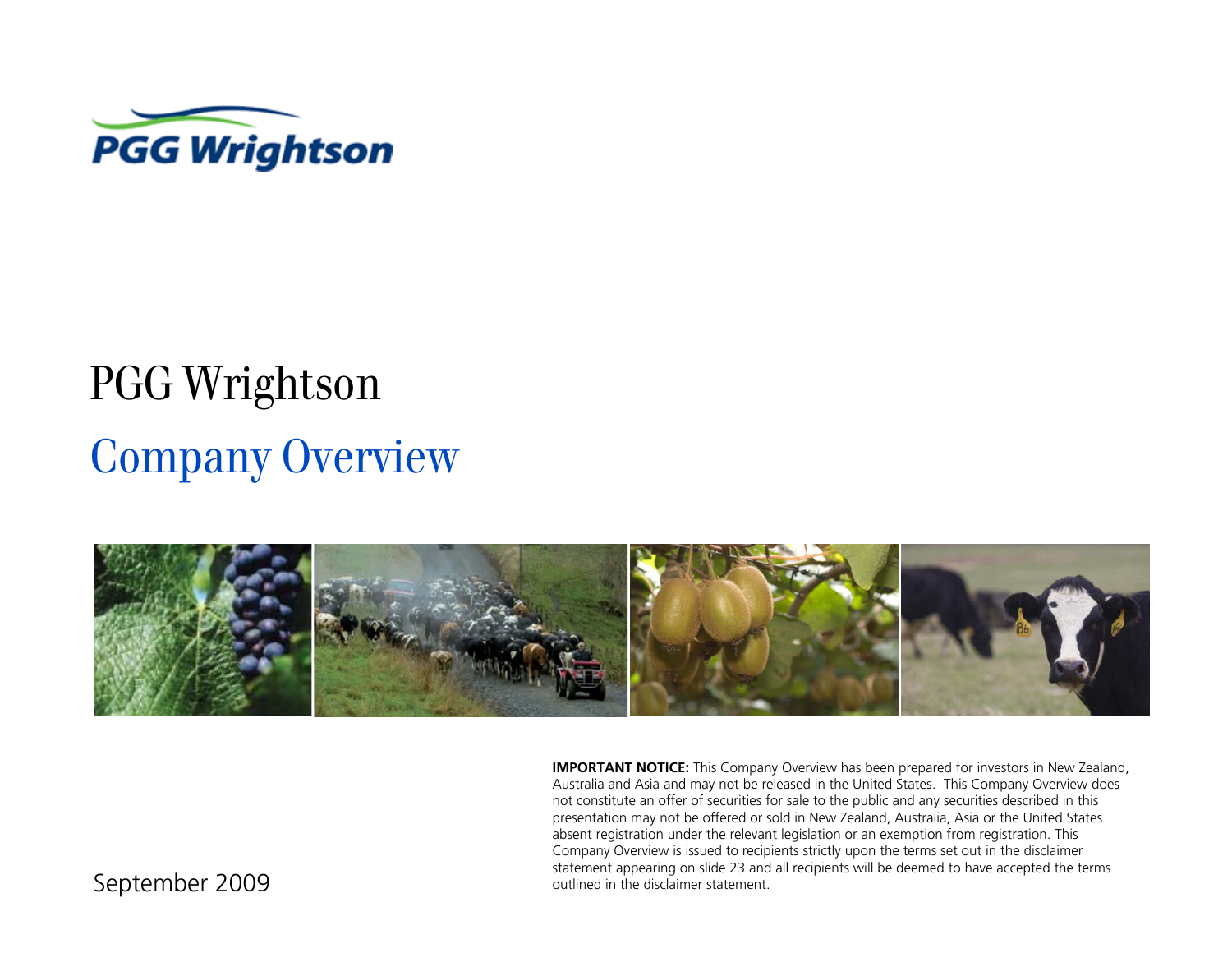SECTION 1

PGW financial snapshot

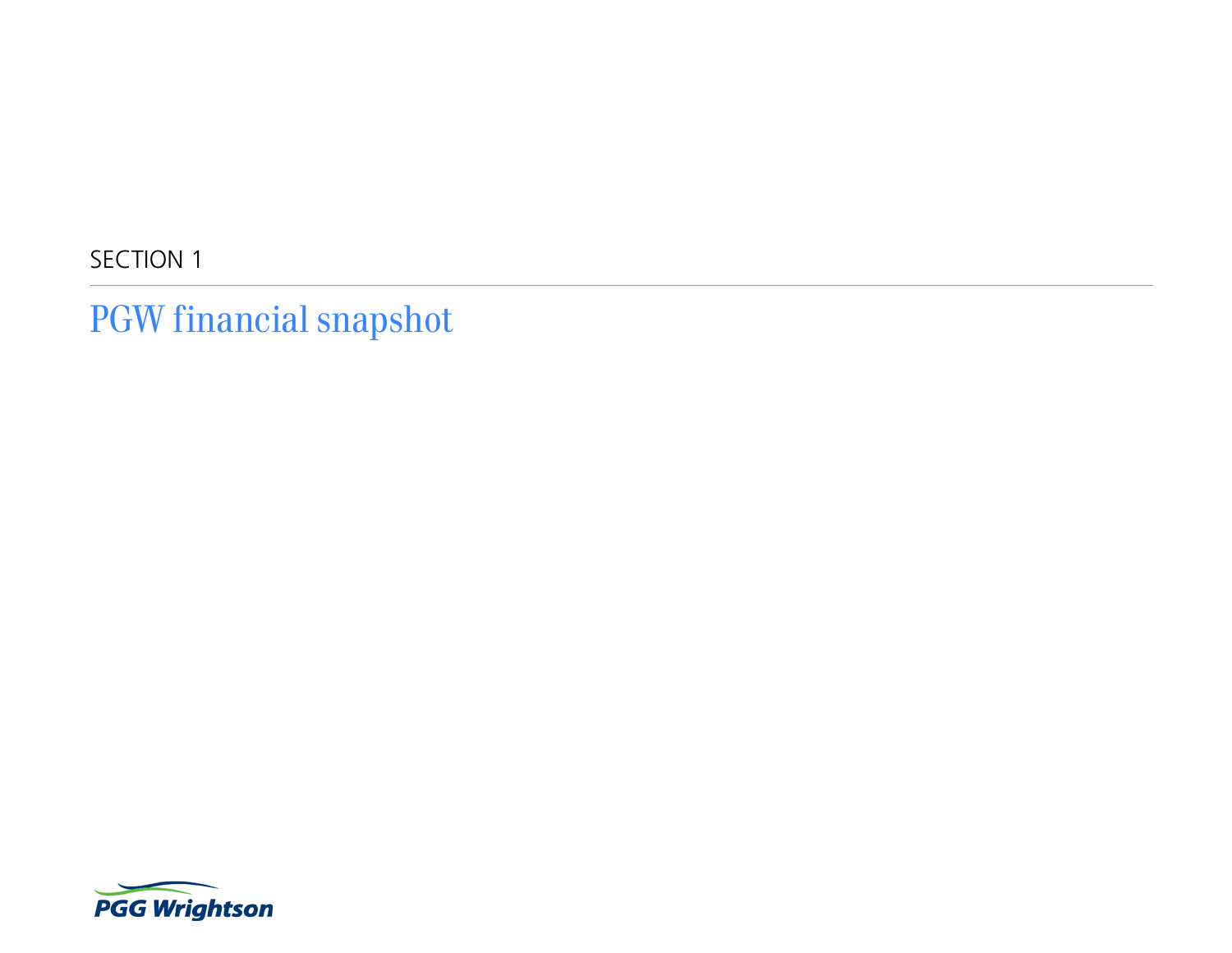**Q4 09 was a very tough operating environment impacting full year earnings, however advances were made across the business in working capital efficiency and cost reduction**

| A strong 1H was<br>offset by tough<br>trading conditions<br>during Q4                                                                                                 | The Company performed very well in the first half of the year, however<br>increased competition for a reduced overall spend in 2H09 put increasing<br>pressure on margins, with the businesses exposed to dairy suffering the most<br>Very difficult second half operating environment<br>٠<br>slowdown in activity with dairy farmers due to reduced Fonterra payout<br>announced for the current season                                                                                                                                                                                                                                                                                                                                                                                                                                                                                                                                |
|-----------------------------------------------------------------------------------------------------------------------------------------------------------------------|------------------------------------------------------------------------------------------------------------------------------------------------------------------------------------------------------------------------------------------------------------------------------------------------------------------------------------------------------------------------------------------------------------------------------------------------------------------------------------------------------------------------------------------------------------------------------------------------------------------------------------------------------------------------------------------------------------------------------------------------------------------------------------------------------------------------------------------------------------------------------------------------------------------------------------------|
|                                                                                                                                                                       | Sheep and beef farmers better placed but cautious about future                                                                                                                                                                                                                                                                                                                                                                                                                                                                                                                                                                                                                                                                                                                                                                                                                                                                           |
|                                                                                                                                                                       | Livestock, Rural Supplies, Seeds, Animal Nutrition, Fruitfed Supplies and PGW<br>٠<br>Finance all performed well                                                                                                                                                                                                                                                                                                                                                                                                                                                                                                                                                                                                                                                                                                                                                                                                                         |
| PGW performed well<br>with 100% growth in<br>operating cash flows                                                                                                     | The decline in operating earnings reflected a much tougher trading<br>environment in the autumn period, with EBIT falling 4.2% to NZ\$74.6m and<br>NOPAT falling 8.7% to NZ\$30.0m<br>Revenue for FY09 (NZ\$1.3bn) remained relatively strong and slightly ahead of<br>٠<br>FY08 (NZ\$1.2bn), although margins were tight during the last quarter as<br>competition increased<br>Operating cashflow of NZ\$52m compared to NZ\$26m in FY08 reflected<br>٠<br>positively on the Company's working capital initiatives                                                                                                                                                                                                                                                                                                                                                                                                                     |
| FY09 required a focus<br>on cost and efficiency<br>gains, however<br>growth initiatives<br>within Seeds,<br>Livestock and Rural<br>Supplies were still<br>implemented | Customer Services-specific initiatives introduced include:<br>Reorganisation of regional operations to increase focus on customers and<br>frontline decision making<br>Development of online trading for livestock (Agonline)<br>Appointment of new specialist advisers – e.g. Animal Nutrition<br>$\qquad \qquad -$<br>Establishment of Wool Partners International<br>$\overline{\phantom{0}}$<br>Working capital efficiency and right sizing staffing levels<br>Financial Services FY09 initiatives involved streamlining cost structures to align<br>with the market, and responding to regulatory changes within the non-bank<br>finance sector (NBDT regime and Crown Deposit Guarantee Scheme)<br>Seed, Grain and Nutrition benefitted from the acquisition of Stephen Pasture<br>٠<br>Seeds which increased scale and reach in Australia, however drought and<br>reduced dairy payouts impacted forage seed sales in that market |

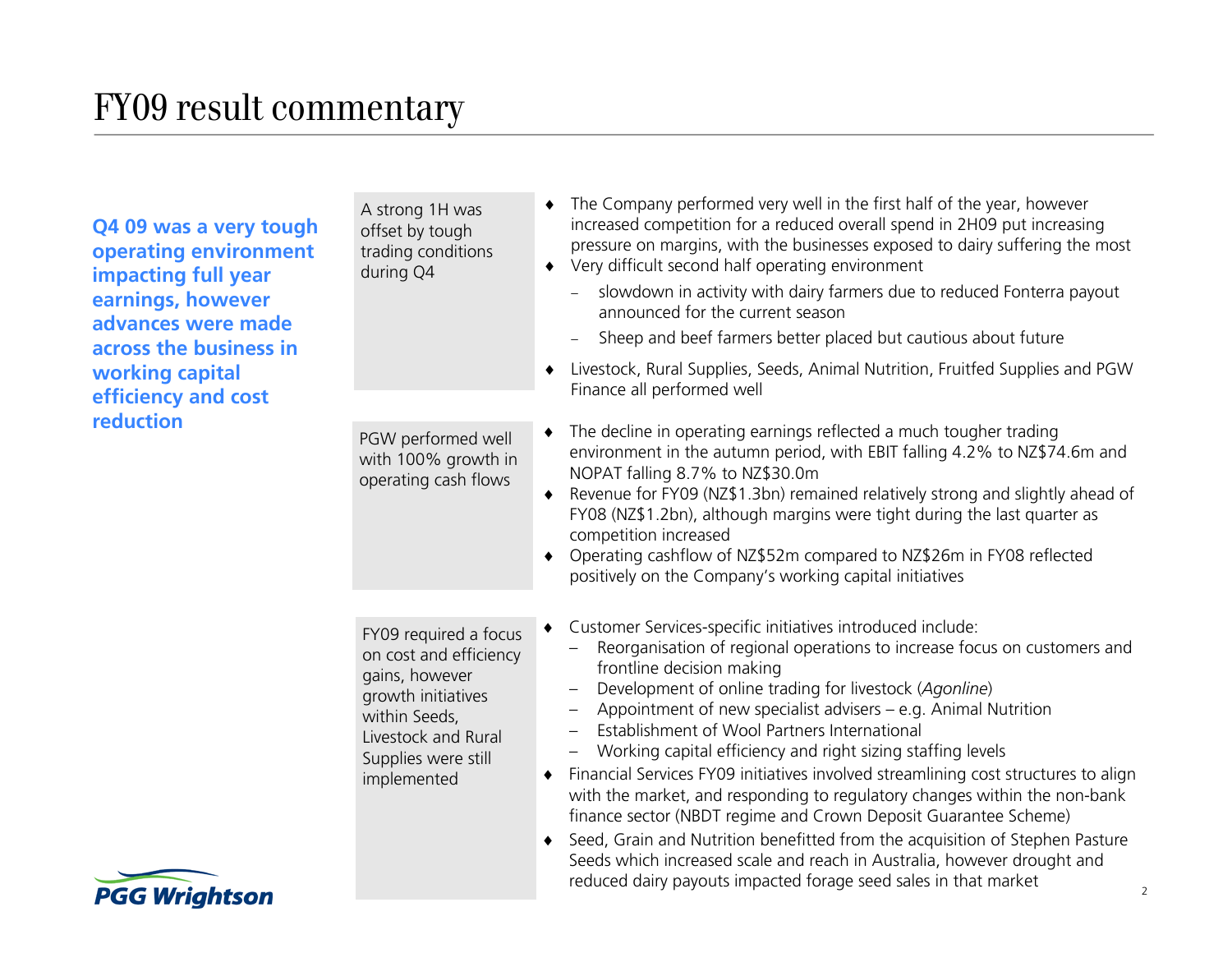**Seeds and rural supplies are the two key business units in terms of EBITDA contribution and are both leveraged to dairy price improvement**

- **Customer Services (NZ\$33.7m EBITDA)** strong performance from Fruitfed, an increase in Rural Supplies revenue and a solid contribution from Livestock in difficult conditions
- **Financial Services (NZ\$15.2m EBITDA)** strong growth in lending, deposits and earnings in PGWF offset by a disappointing Real Estate contribution (down NZ\$9m at EBITDA level)
- ◆ Seed, Grain & Nutrition (NZ\$43.2m EBITDA) increased 17.1% in FY09, underpinned by strong 1H demand for Seeds, satisfactory autumn period sales and Grain trading in line with a strong FY08
- **South America (\$4.6m EBITDA)** impacted by severe drought but Uruguayan Seeds and Livestock performed above expectations, offset by Rural Supplies being affected by reduced farmer spending

| June y/e (NZ\$ '000)                     |                | <b>FY09</b>   |            |         | <b>FY08</b>   |            |
|------------------------------------------|----------------|---------------|------------|---------|---------------|------------|
|                                          | <b>Revenue</b> | <b>EBITDA</b> | % EBITDA   | Revenue | <b>EBITDA</b> | % EBITDA   |
|                                          |                |               |            |         |               |            |
| Livestock                                | 76.1           | 12.7          | 16.6%      | 78.8    | 16.7          | 18.8%      |
| Rural supplies and Fruitfed              | 668.1          | 26.1          | 34.0%      | 614.7   | 26.3          | 29.5%      |
| Other                                    | 33.0           | (5.1)         | $(6.6\%)$  | 126.0   | (1.4)         | $(1.6\%)$  |
| <b>Customer services</b>                 | 777.2          | 33.7          | 43.9%      | 819.5   | 41.7          | 46.7%      |
|                                          |                |               |            |         |               |            |
| Finance                                  | 59.8           | 10.9          | 14.2%      | 53.0    | 9.2           | 10.3%      |
| Real estate                              | 27.1           | (1.6)         | $(2.1\%)$  | 57.6    | 7.6           | 8.5%       |
| Other                                    | 7.2            | 5.9           | 7.7%       | 6.9     | 6.2           | 6.9%       |
| <b>Financial services</b>                | 94.0           | 15.2          | 19.8%      | 117.5   | 22.9          | 25.7%      |
|                                          |                |               |            |         |               |            |
| Seeds                                    | 279.7          | 32.3          | 42.1%      | 234.2   | 31.2          | 34.9%      |
| Agrifeeds                                | 72.6           | 9.8           | 12.7%      | 57.3    | 3.8           | 4.2%       |
| Other                                    | 7.7            | 1.1           | 1.5%       | 8.4     | 1.9           | 2.1%       |
| Seed grain and nutrition                 | 360.1          | 43.2          | 56.3%      | 299.9   | 36.9          | 41.3%      |
|                                          |                |               |            |         |               |            |
| <b>South America</b>                     | 95.6           | 4.6           | 6.0%       | 55.6    | 3.0           | 3.3%       |
| Corporate                                | (33.9)         | (20.0)        | $(26.0\%)$ | 2.7     | (15.2)        | $(17.0\%)$ |
| <b>Results from operating activities</b> | 1,293.0        | 76.7          | 100.0%     | 1,295.3 | 89.2          | 100.0%     |

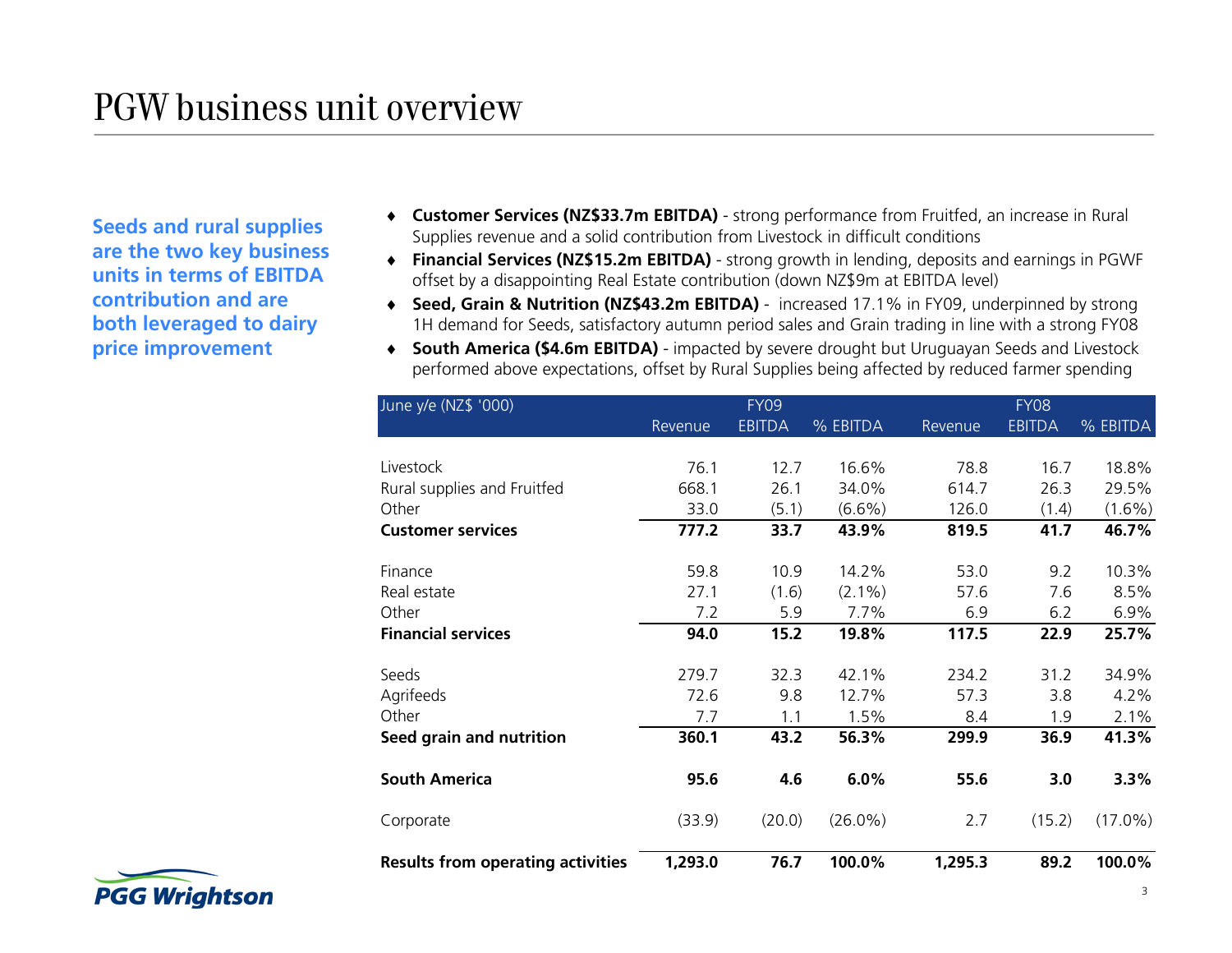#### **Operating performance during 2009 was strong despite a weak 2H**

| June y/e (NZ\$m)                         | FY09   | FY08   |
|------------------------------------------|--------|--------|
| EBITDA                                   | 76.7   | 89.2   |
| Discontinued businesses                  | 4.4    | (5.3)  |
| Depreciation/Amortisation                | (6.5)  | (6.1)  |
| EBIT                                     | 74.6   | 77.8   |
| Interest                                 | (31.4) | (22.6) |
| Taxation                                 | (13.1) | (22.3) |
| <b>NOPAT</b>                             | 30.0   | 32.9   |
| NZFSU performance fee                    | 0.0    | 17.8   |
| Fair value adj - NZFSU investment        | (39.2) | 18.9   |
| SFF settlement and dd costs              | (49.6) | 0.0    |
| Restructuring costs and capital gains    | 15.0   | 5.3    |
| IFRS fair value, capital gains and other |        |        |
| non-cash one-off items                   | (14.9) | (4.2)  |
| <b>NPAT - continuing operations</b>      | (58.8) | 70.6   |
| Discontinued operations                  | (7.7)  | 2.6    |
| <b>Total NPAT</b>                        | (66.4) | 73.2   |

- $\bullet$  In 2008 PGW earned a performance fee from NZ Farming Systems Uruguay but this was capitalised rather than paid as cash. No performance fee was generated in 2009
- $\bullet$  In 2009 there was a positive one off gain created from the sale of PGW's wool business to form Wool Partners International
- A NZ\$49.6m charge relating to the costs of the Silver Fern Farms transaction and settlement were incurred in 2009
- A NZ\$39.2m write-down to the carrying value of PGW's 11.5% investment in NZ Farming Systems Uruguay was also realised
- Discontinued operations over this period were mainly export livestock, Australian livestock and Australian real estate

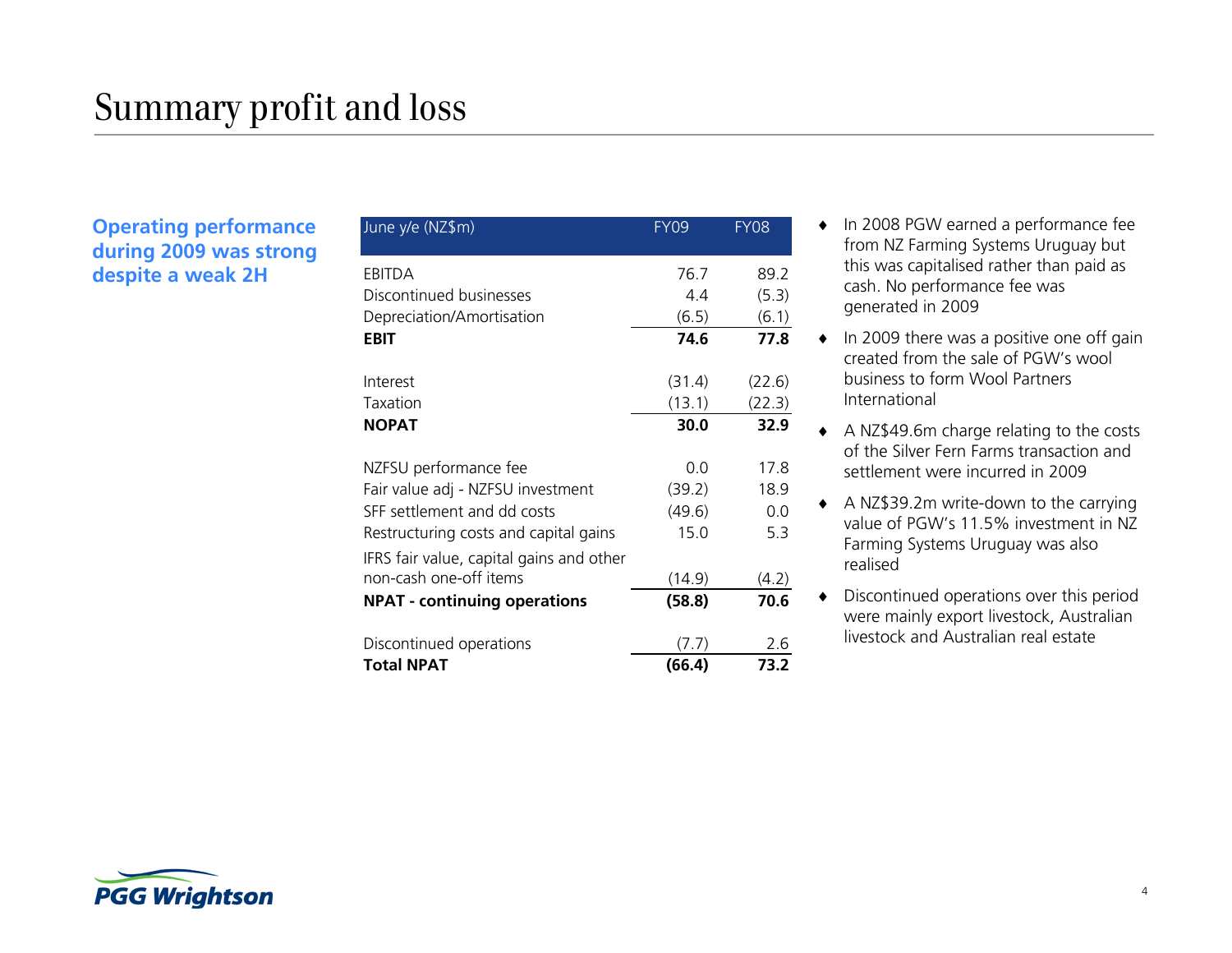**PGW's debt increased over 2009 with most of the increase in assets resulting from growth in PGWF's loan book**

| June y/e (NZ\$m)                                                      | <b>FY09</b>             | <b>FY08</b>             |
|-----------------------------------------------------------------------|-------------------------|-------------------------|
| Current assets<br>Non-current assets<br>Finance receivables           | 494.0<br>490.2<br>559.9 | 497.1<br>467.4<br>507.0 |
| <b>Total assets</b>                                                   | 1,544.1                 | 1,471.5                 |
| Current liabilities<br>Non-current liabilities<br>Finance liabilities | 257.1<br>397.0<br>499.1 | 372.9<br>306.1<br>311.9 |
| <b>Total liabilities</b>                                              | 1,153.2                 | 991.0                   |
| <b>Total equity</b>                                                   | 390.9                   | 480.5                   |

- ◆ The Company has renegotiated its banking facilities on the following terms:
	- Term debt facility of \$197.9m that matures on 31 August 2012 (previously \$275m expiring on 30 September 2011)
	- An amortising debt facility of \$200m due to be fully repaid by 31 March 2010 (previously \$125m expiring on 31 December 2010)
	- A working capital facility of \$75m that matures on 31 August 2011, with the limit and term reviewed annually (previously \$75m expiring on 30 April 2010)
	- Overdraft and guarantee facilities of approximately \$40m
- ◆ In addition, South Canterbury Finance has agreed to extend its debt until 28 February 2013

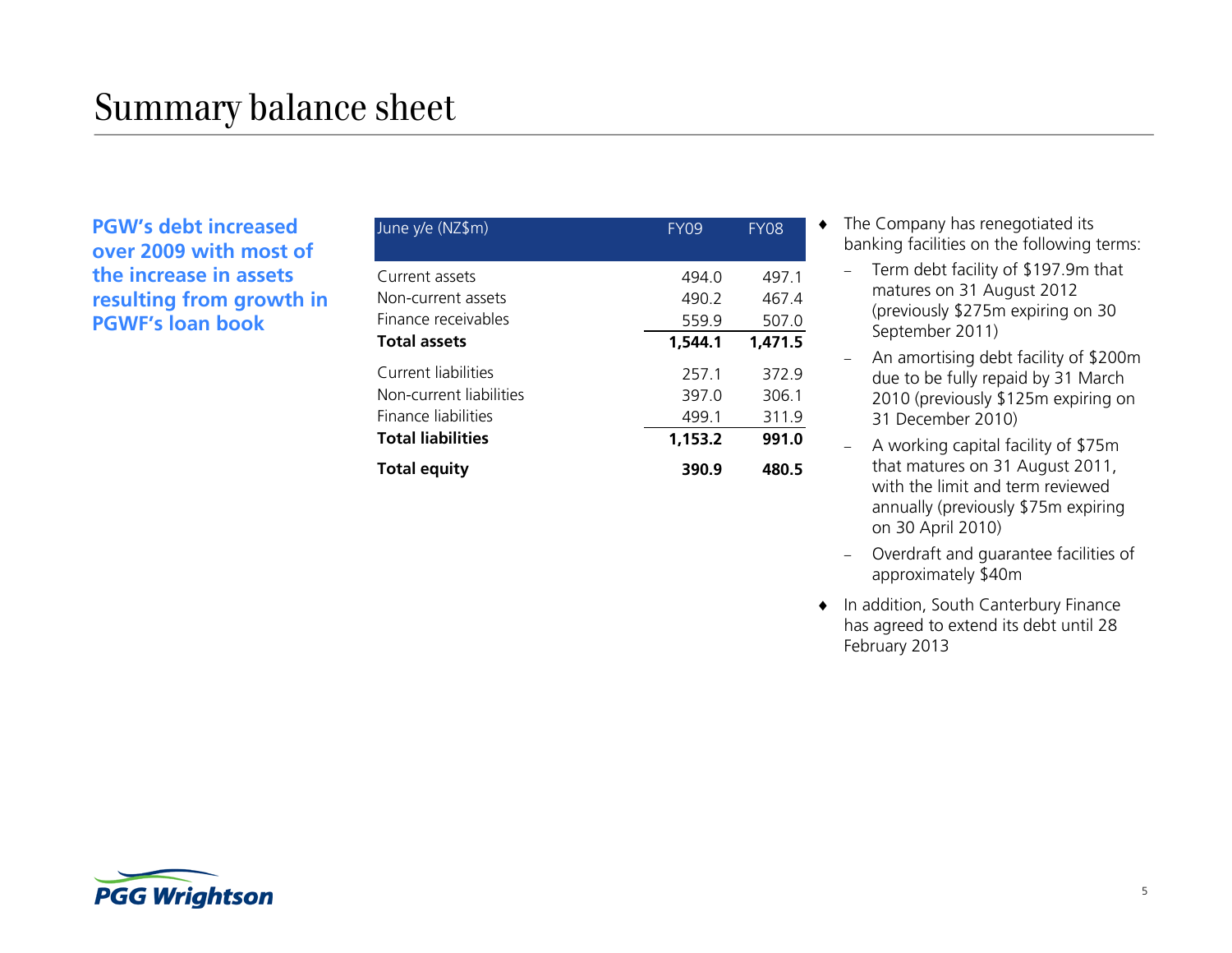**Operating cash flows remained strong during FY09 as a result of working capital initiatives and lower cash tax**

| June y/e (NZ\$m)                    | FY09    | <b>FY08</b>             |
|-------------------------------------|---------|-------------------------|
| Cash was provided from:             |         |                         |
| Receipts from customers             | 1,269.1 | 1,212.0                 |
| Dividends received                  | 0 7     | 0 8                     |
| Interest received                   | 59.6    | 53.2                    |
|                                     | 1,329.4 | 1,266.1                 |
| Cash was applied to:                |         |                         |
| Payments to suppliers and employees |         | $(1,211.0)$ $(1,161.2)$ |
| Interest paid                       | (62.1)  | (59.8)                  |
| Income tax paid                     | (4.4)   | (18.9)                  |
|                                     |         | $(1,277.4)$ $(1,239.8)$ |
| Net cash flow from operating        |         |                         |
| activities                          | 51.9    | 26.3                    |

- A number of Company-wide initiatives were introduced during FY09, including
	- Full replacement of the accounting and billing systems,
	- Review of the procurement and outsourcing activities
	- Active management of the vehicle fleet with \$0.6m annualised savings, 27% reduction in fuel use and 25% reduction in travel costs
	- ~10% headcount reduction resulting in 6.5% salary reduction
	- Focus on releasing working capital; inventory and debtors
- No final dividend was declared for FY09

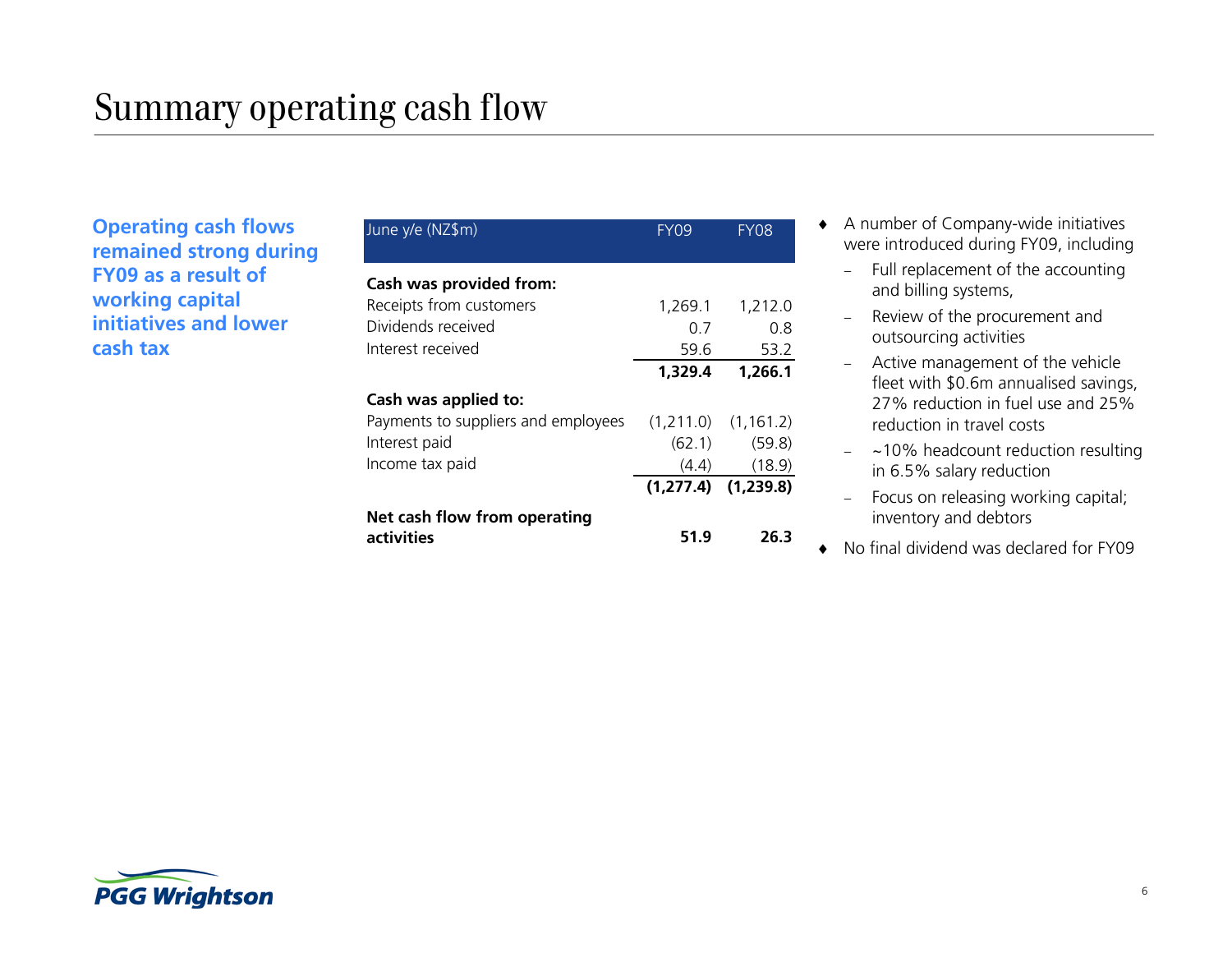SECTION 2

Rural Sector exposure

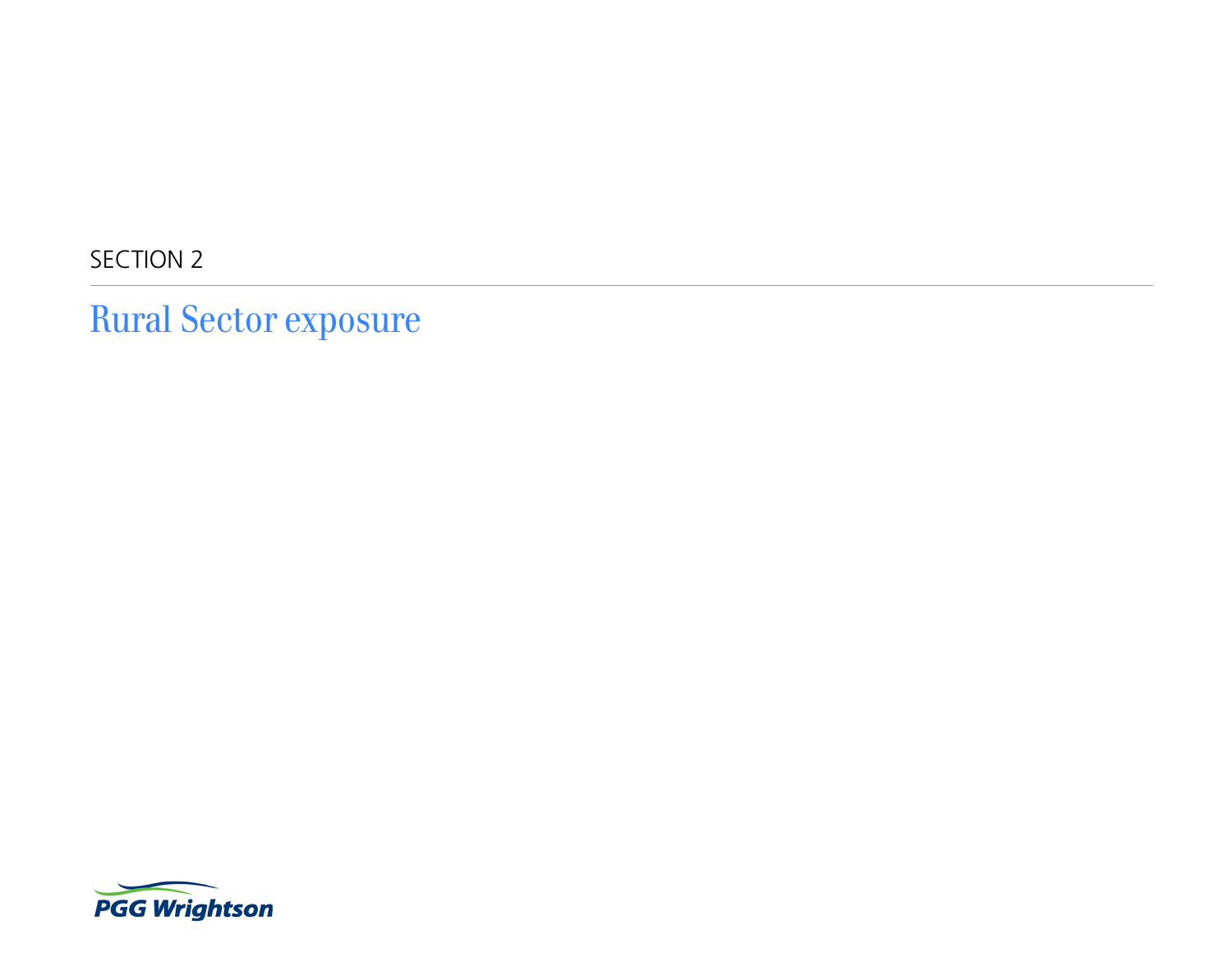### New Zealand rural sector trends and dynamics

**Changing rural dynamics position PGW favourably to benefit from a reversion in dairy commodity price despite current operating weakness**

|  | Continued<br>aggregation<br>of rural enterprises                      | Average dairy farm size has increased c.90% to 126 hectares since 1990<br>Average dairy herd size has increased 114% since 1990 to c. 350, with average number of<br>٠<br>herds concurrently decreasing by 22%<br>Plus ongoing trend towards corporatisation - multiple farms under single ownership<br>٠<br>Similarly, horticultural businesses, notably vegetables, viticulture and pipfruit have been<br>٠<br>undergoing substantial consolidation to take advantage of economies of scale                                       |
|--|-----------------------------------------------------------------------|-------------------------------------------------------------------------------------------------------------------------------------------------------------------------------------------------------------------------------------------------------------------------------------------------------------------------------------------------------------------------------------------------------------------------------------------------------------------------------------------------------------------------------------|
|  | Volatile soft<br>commodity prices<br>but positive trend               | Significant increase in soft commodity prices due to perceived food shortages and high oil<br>prices prior to mid-2008<br>Prices have fallen back to historic trend levels as a result of the global economic crisis (oil<br>٠<br>shock of the 1970's set soft commodity prices at a new trend level)<br>Fundamentals remain strong with population growth and increasing demand from<br>٠<br>developing nations expected to support food prices in the medium to long term                                                         |
|  | Volatile input costs                                                  | New Zealand Farm Expense index for all inputs has risen 4.8% annually since 2000<br>٠<br>Fertiliser prices have fallen during 2009 from 2008 highs, when prices rose c.200%<br>٠<br>Together with volatile commodity prices and currency, rising production costs have<br>$\bullet$<br>resulted in increasingly volatile returns for farmers                                                                                                                                                                                        |
|  | Technology-driven<br>improvements in<br>productivity                  | Land no longer low cost, eroding New Zealand's historic advantage in the world market<br>٠<br>Productivity growth will be vital going forward, necessitating specialist expertise<br>٠<br>Increasing emphasis on integration of technology and science into every element of the<br>٠<br>farming system                                                                                                                                                                                                                             |
|  | Increasing importance<br>of water availability                        | New Zealand has a relatively high level of water availability, albeit some regional issues<br>$\bullet$<br>persist. This enables intensification of farming and dairy farming in dryer conditions such as<br>Canterbury and Otago<br>Water quality issues are also an increasing concern<br>٠<br>Government policies on water management being developed - potential to treble irrigation<br>٠<br>in NZ (which in turn could add up to 50% to dairy output) but this requirement will likely<br>have significant capex implications |
|  | On-farm lending has<br>grown at 19.0% p.a.<br>over the last six years | Major commercial banks have aggressively financed the agricultural sector leading to<br>٠<br>strong growth in quantum available to farmers as well as sophistication of products e.g.<br>equipment finance, working capital financing, etc<br>Lower Fonterra payout and capital constraints have reduced banks willingness to fund<br>$\bullet$<br>working capital during 2009                                                                                                                                                      |
|  |                                                                       | $\bf 8$                                                                                                                                                                                                                                                                                                                                                                                                                                                                                                                             |

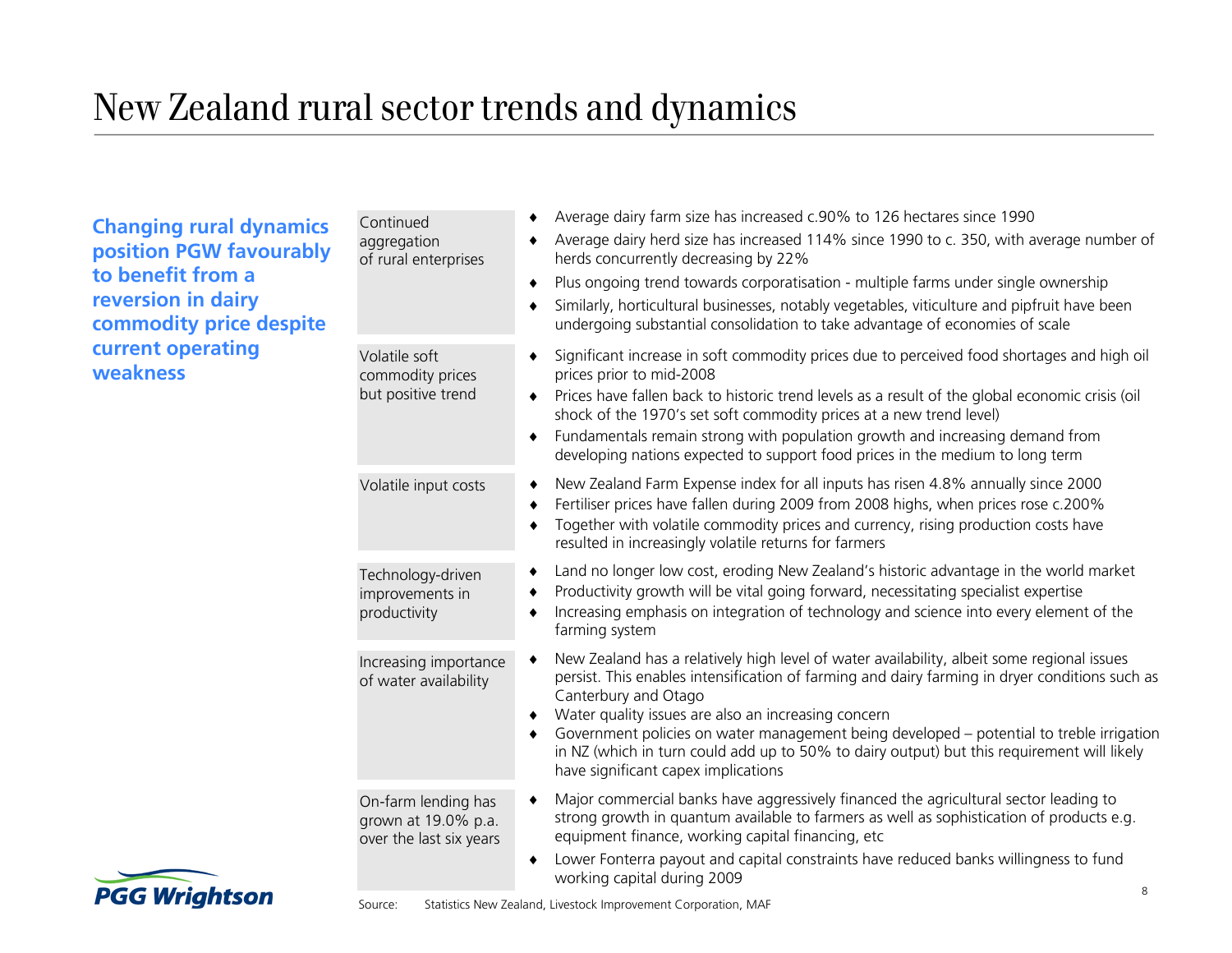## Food and Agriculture Organisation (FAO) Food Price Index

**It is currently unknown whether food prices have gone through another step change similar to that observed in the 1970s, or whether they will continue to trend linearly**



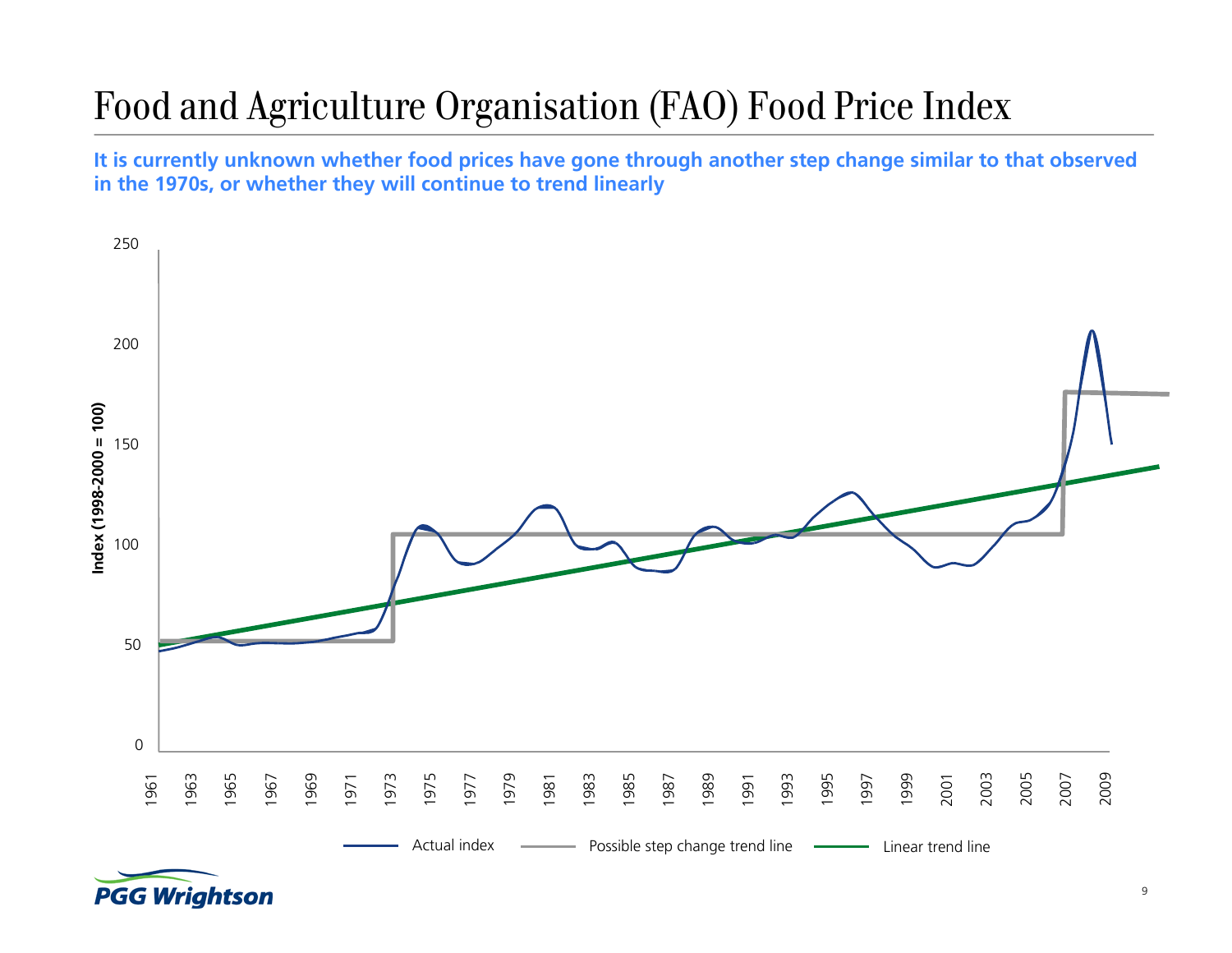### On farm revenue

**Farmer revenue is forecast to grow from its current level which includes step change growth in 2008**



Source: Ministry of Agriculture and Fisheries

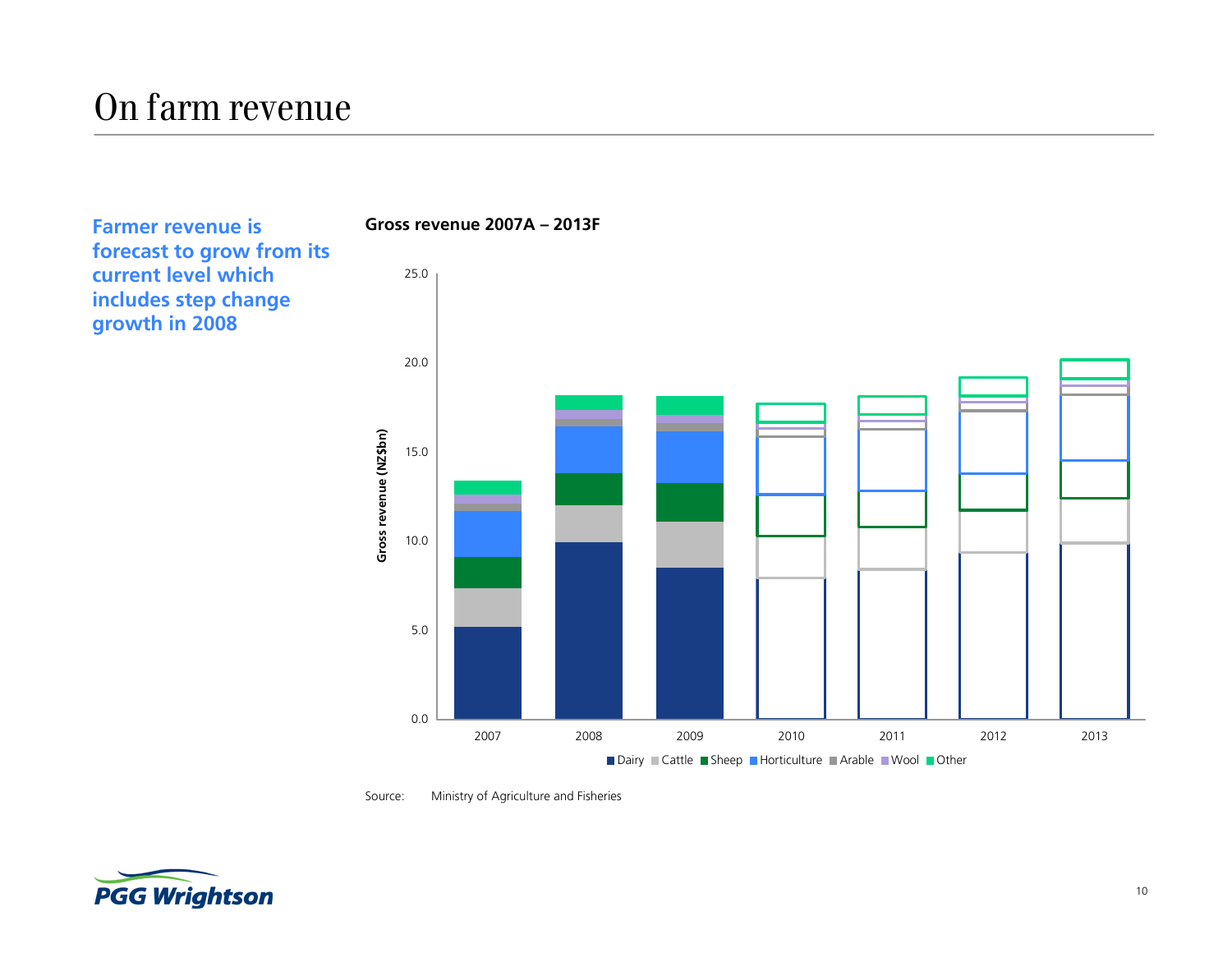### Segment trends and dynamics

### **Dairy has outperformed the agricultural sector and accounts for almost 50% of total agricultural exports**

| Consistent trend of dairy conversions from sheep and beef, |
|------------------------------------------------------------|
| accelerated recently given high international dairy prices |

 $\bullet$  Increasing requirement for supplementary feed to enhance output

 $\bullet$  Key market is the US, accounting for 53% of New Zealand's beef exports but low penetration into premium beef markets

 $\bullet$ Annual slaughter in 2008 was 2.4m cattle, up 3.3% from 2007



 $\blacklozenge$  Declining population driven by depressed lamb and wool prices and unfavourable weather conditions in 2008

- $\blacklozenge$ Improving economics
- $\blacklozenge$ 2008 annual slaughter was 27m lambs, up 0.6% from 2007
- 2.53.03.5 02 03 04 05 06 07 08 09**NZ\$/kg**





1 Wool volume graph depicts exported volume

Source: MAF

Note:



Historical Forecast

Wool

 $\blacklozenge$ 

 $\blacklozenge$ 

 $\blacklozenge$ 

Dairy

Beef

Sheep

New Zealand production has fallen 30% since 1990

Contributes approximately 16.0% of sheep farming revenue

Rapid decline in prices to 14 year lows

**PGG Wrightson**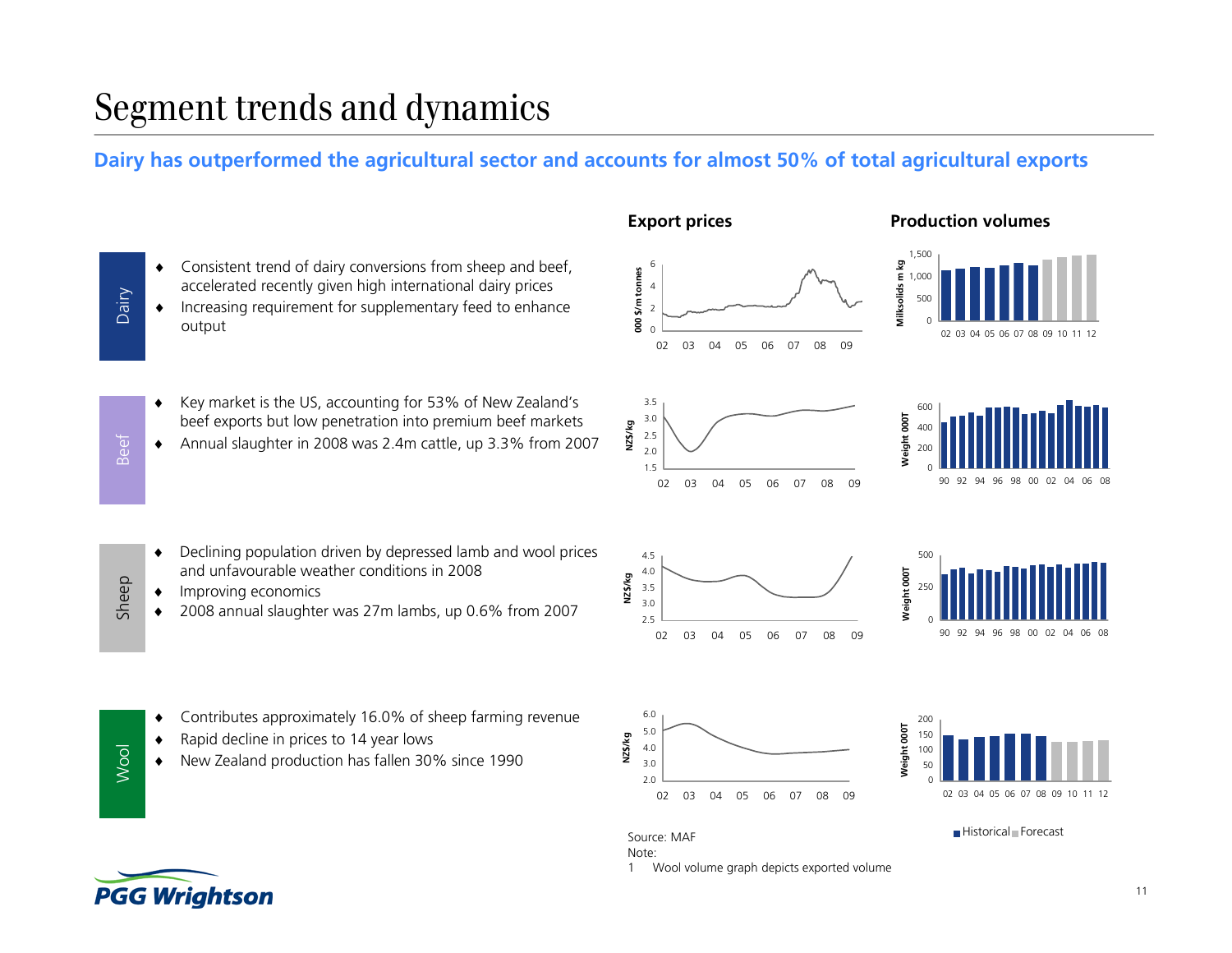### Segment trends and dynamics

#### **Wine has become one of New Zealand's leading exports with export revenue increasing 22% p.a. since 1990**

Viticulture / Viticulture Wine

Grain

Kiwifruit

Pipfruit

٠

- Harvest increased 30% in 2008 due to favourable weather conditions and increased plantings e.g. Canterbury more than doubled vineyard area during 2007
- $\bullet$  Sauvignon Blanc producing region, Marlborough, nearing planting capacity
- $\blacklozenge$  Relatively small arable farming sector has benefited from rising prices over 2007-08
- Grain will become increasingly important as dairy farmers seek to maximise output from supplementary feed use with dairy conversions reducing planted area
- $\blacklozenge$  Recently planted kiwifruit farms in Waikato and Bay of Plenty will increase production in near future
- ٠ International prices forecast to increase due to low Italian harvest (down 15%) and strong global demand for New Zealand grown produce
- $\bullet$  Total exports comprised of apples 81%, pears 2% and other varieties 17%
- Number of orchards has decreased by 67% in 10 years, due to consolidation of small growers and vineyard conversions





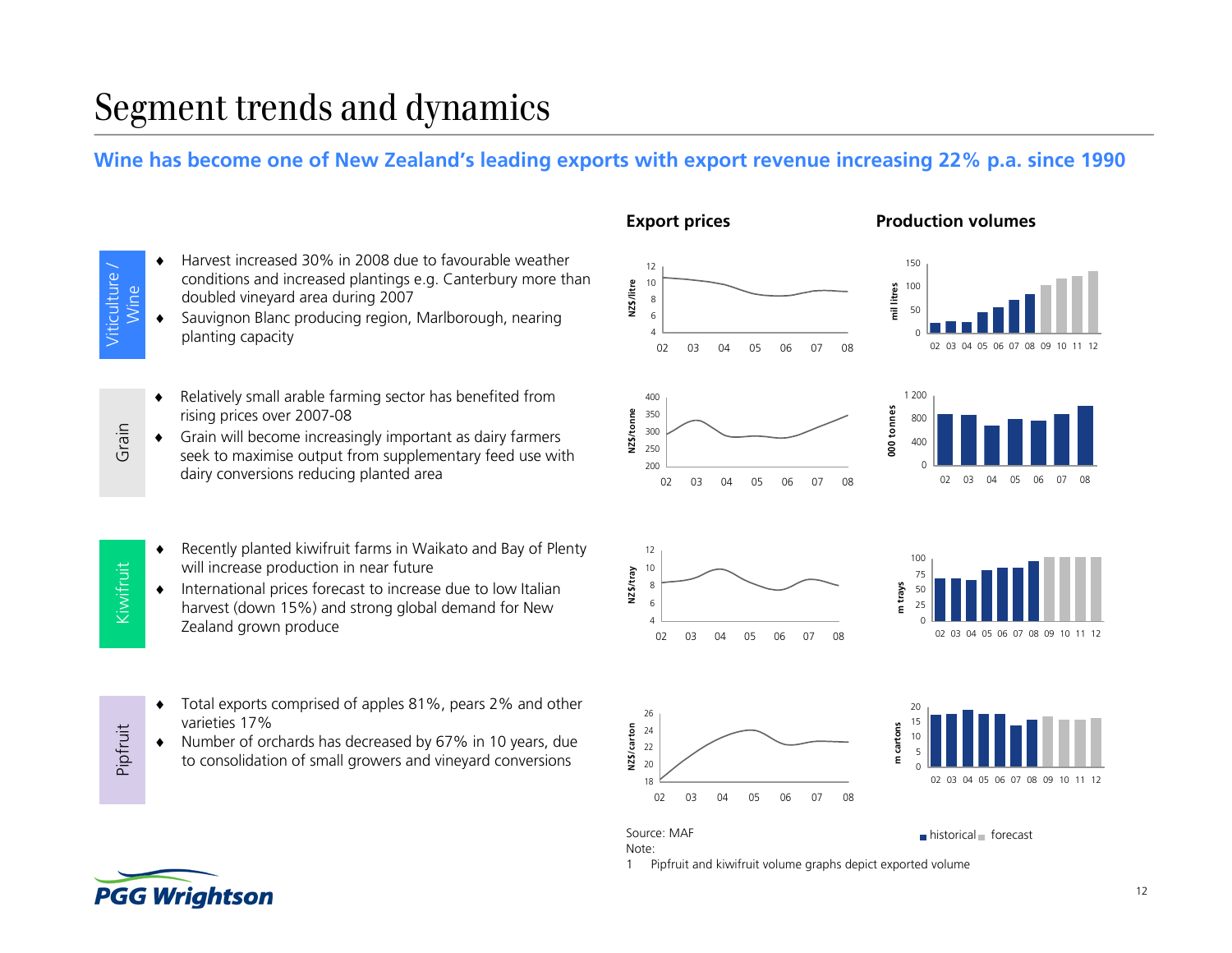**Following the record Fonterra payout in 2008 global dairy commodity prices have fallen sharply impacting onfarm expenditure**

- ٠ Globally dairy prices have fallen due to reduced demand in the US and the impact of the melamine scare in China, relative to increased supply following a period of high commodity prices. However, long term fundamentals remain attractive
- Fonterra forecast payout of NZ\$4.55 / kgms for 2010 severely impacts on-farm economics, reducing expenditure on inputs such as seed and supplementary feed
- $\bullet$  In recent years dairy farm conversions from sheep and beef have accelerated, given high international dairy prices, leading to a significant increase in the national herd
- New Zealand's pastoral based farming makes it one of the lowest cost producers in the world

#### **National dairy herd (millions) Fonterra payout (NZ\$/kgms)**



**ANZ dairy commodity index**





Note:1 Forecast as at 29 July 2009

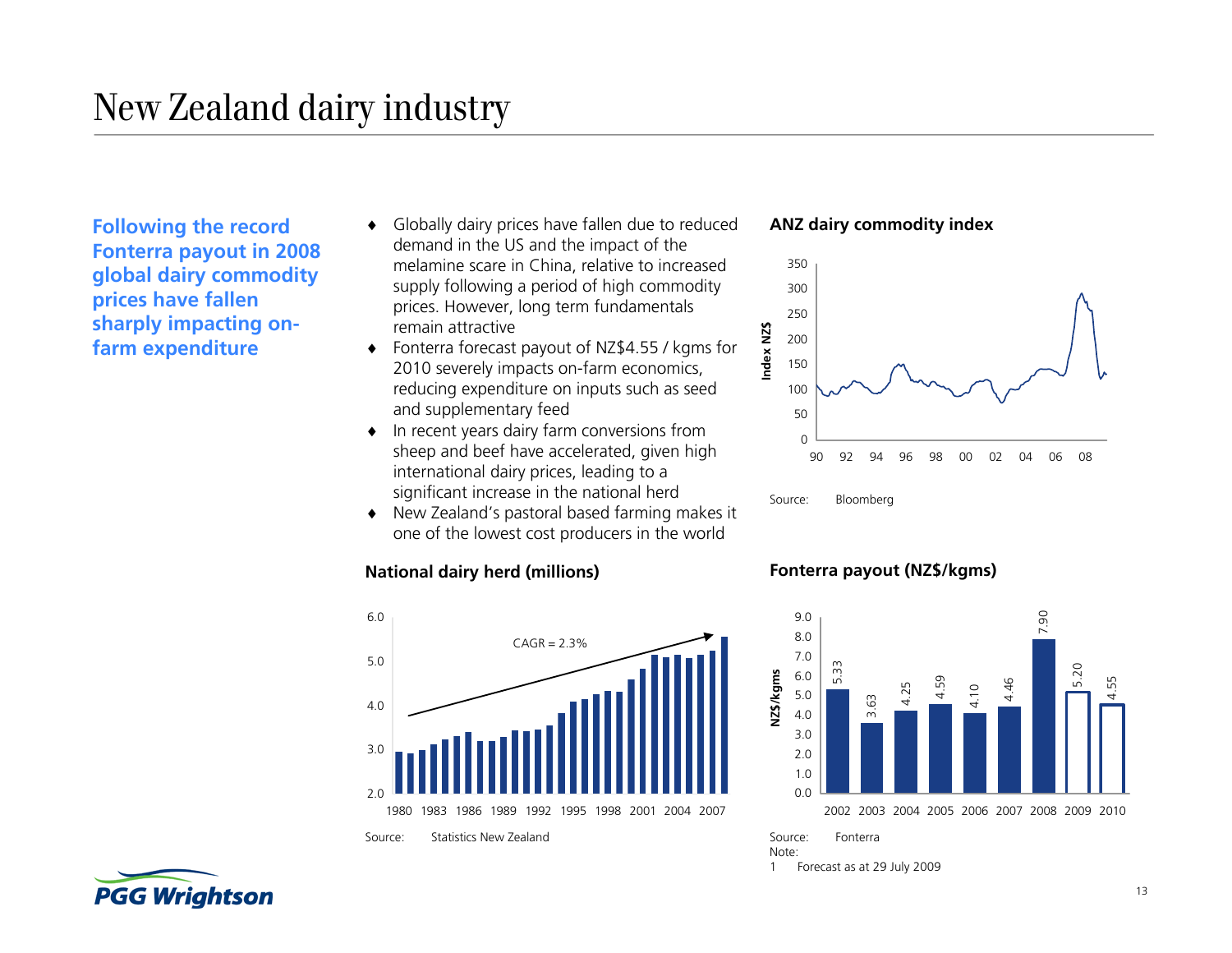### Water availability is a New Zealand advantage

**Water availability is a growing concern for some agricultural regions as shortages begin to impact production**

**New Zealand has high rainfall levels and large river systems providing water to key farming areas**

- $\bullet$  New Zealand has the 3rd highest global rainfall levels and the highest for large agricultural economies
- New Zealand's driest areas are close to Australian national average and are able to access water from large river systems
- $\bullet$  Water shortages are impacting on milk production globally, with three of the top five milk producers, the US, India and China, over pumping water bores
	- water availability will affect the western US in 2009 with crop acreage reduction already evident
	- Australia's 2008 dairy production fell 6% due to water restrictions in irrigation dependent regions, placing greater reliance on high cost supplementary feeds
- Water availability could limit the extent to which regions with low cost land, such as Eastern Europe and Russia, can increase milk production in the future, reducing the potential for a significant increase in low cost supply

#### **New Zealand regional average annual rainfall**





#### **Rainfall by country (long term average)**



Source: World Meteorological Organisation

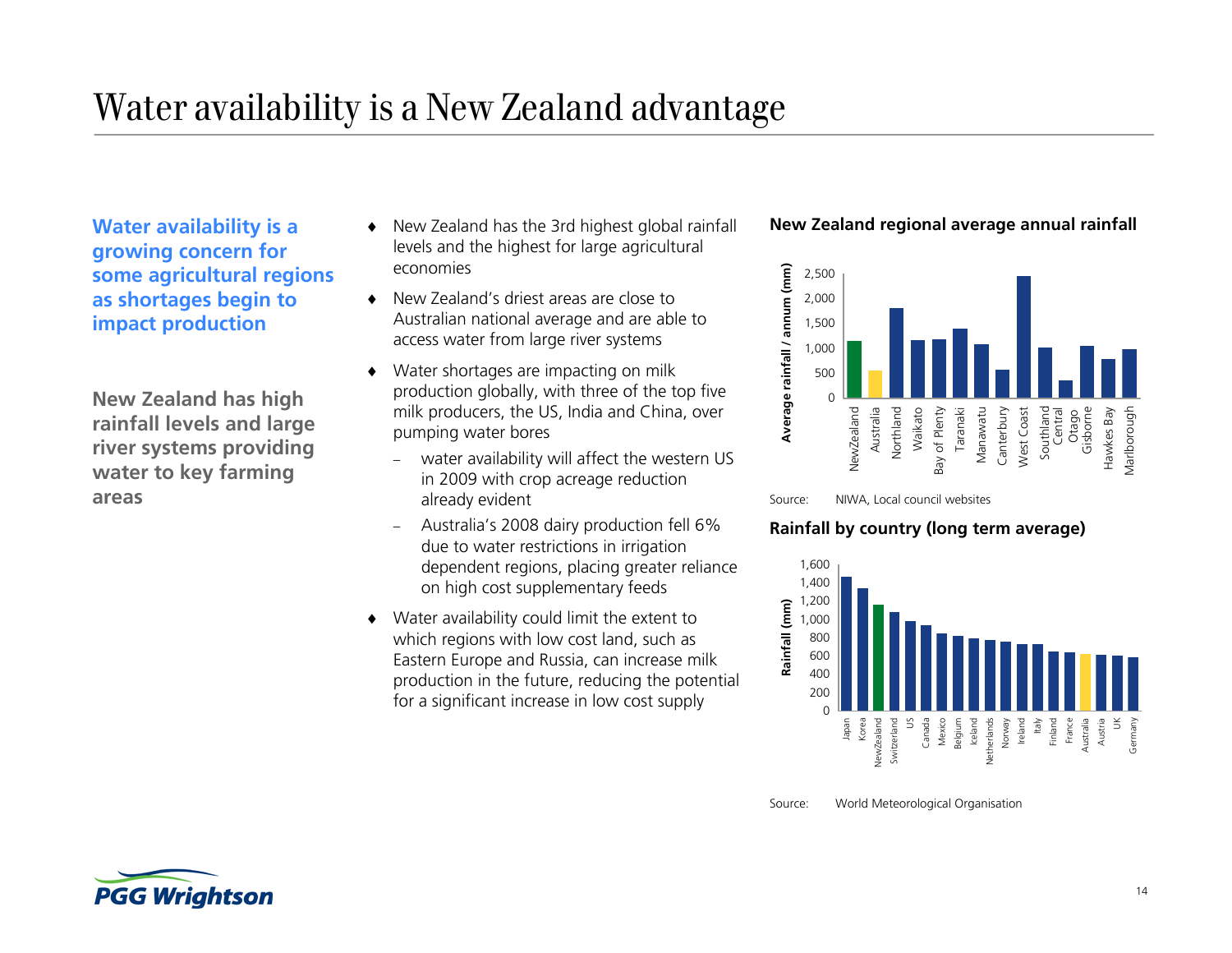### Climatic conditions in New Zealand and Australia

**Compared to Australia, New Zealand has high rainfall levels across the country, leading to a well dispersed agricultural industry**

- $\blacklozenge$  Low water availability is a primary concern for Australian agriculture
- ◆ New Zealand agriculture occupies 50% of total land mass versus Australia farming 60% of its land
	- however, only 5.6% of Australian agricultural land is fertile
- $\bullet$  A concentration of fertile land in South Eastern Australia increases the potential impact of localised droughts
	- – 2002/03 drought impacted Australia's agricultural revenue by 19%, decreasing GDP by 1%
- ٠ New Zealand's agriculture industry is dispersed across the country reducing the potential impact of a severe localised drought







**Rainfall Air temperature**





Source: NIWA, CAWCR, Australian Government website Note:

1 Colour keys differ between weather maps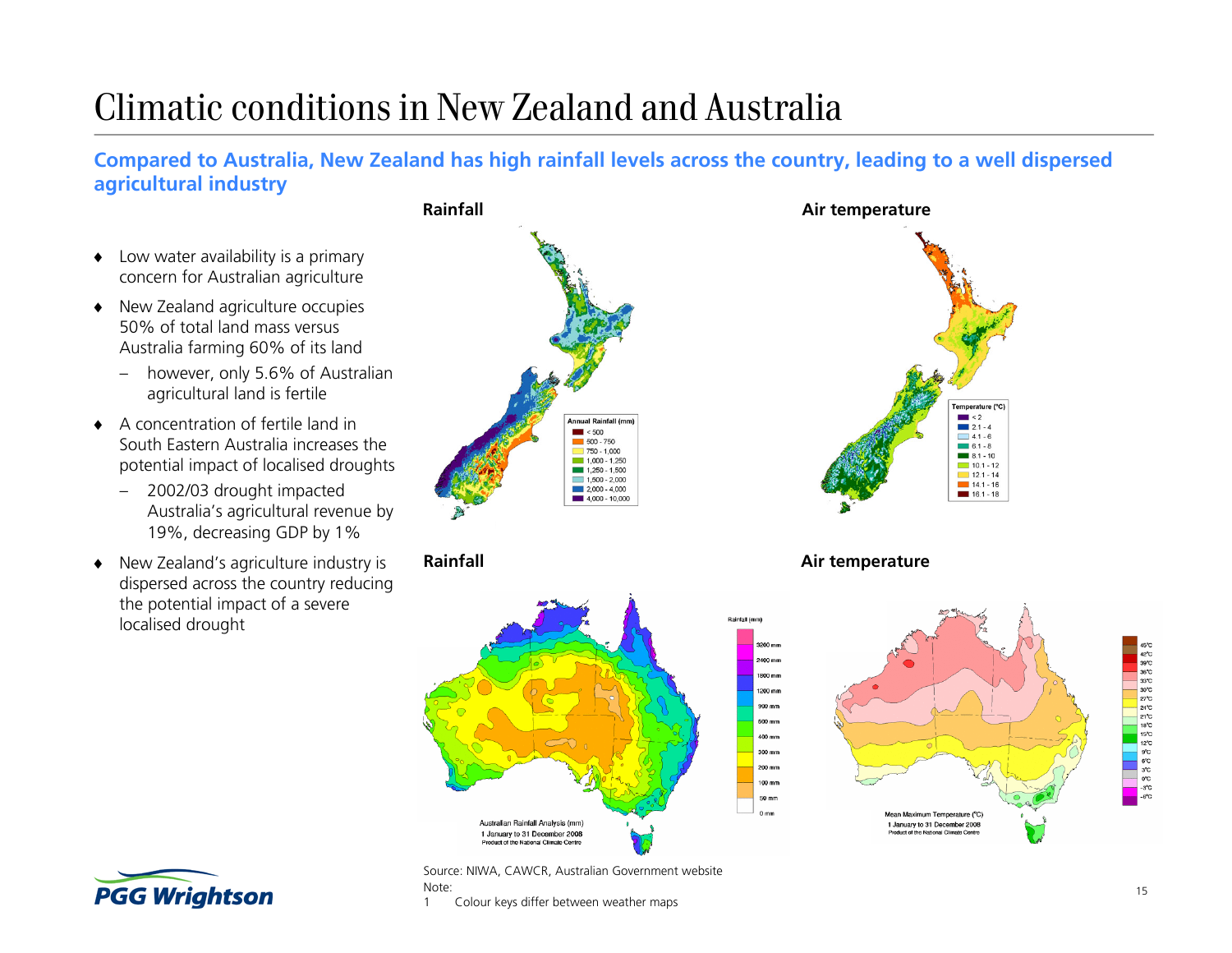SECTION 3

PGG Wrightson Overview

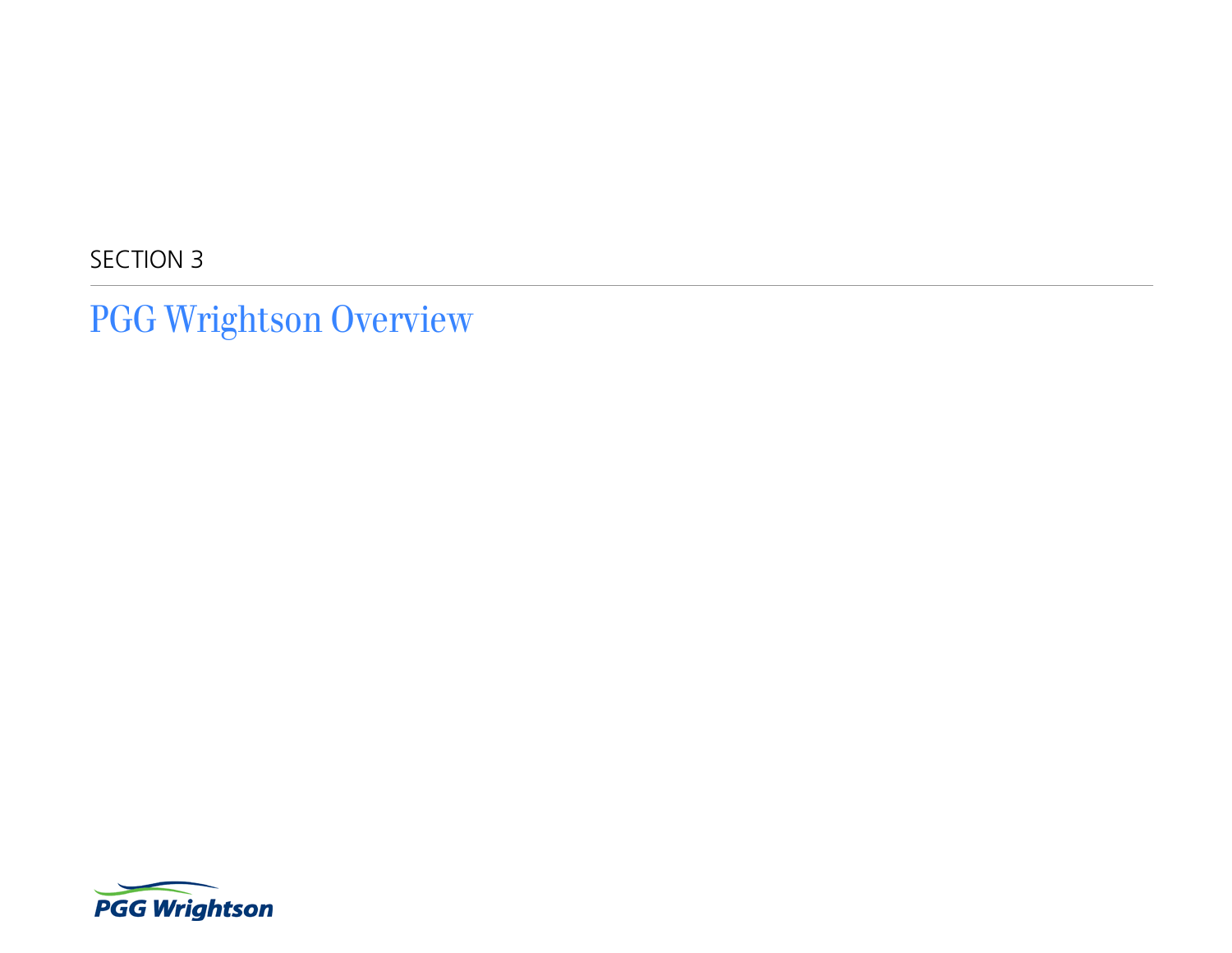### PGW Management team

**An experienced and highly regarded management team has been assembled over the last two years**





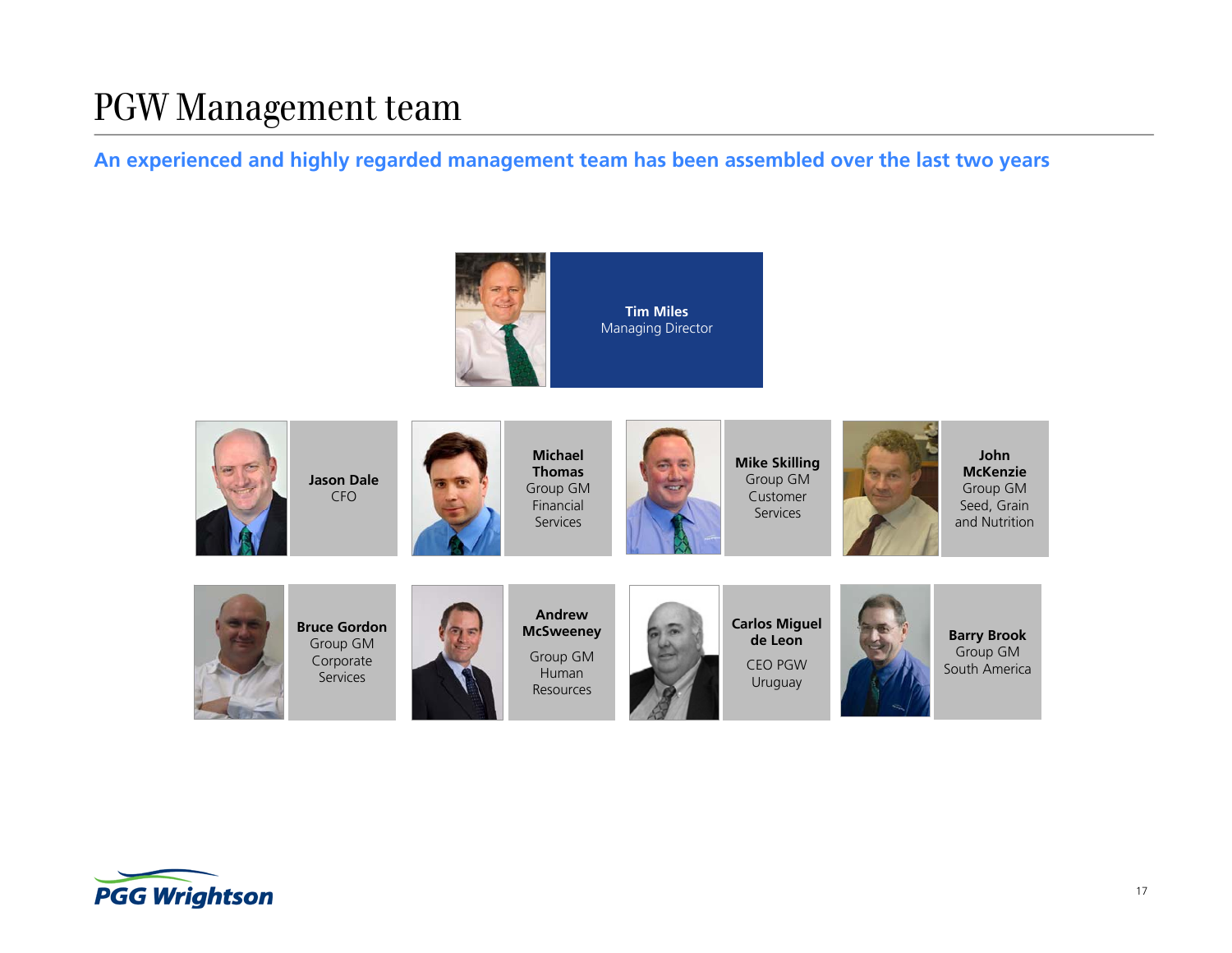### The consummate rural platform in New Zealand

### **New Zealand wide network of supply stores and livestock yards**



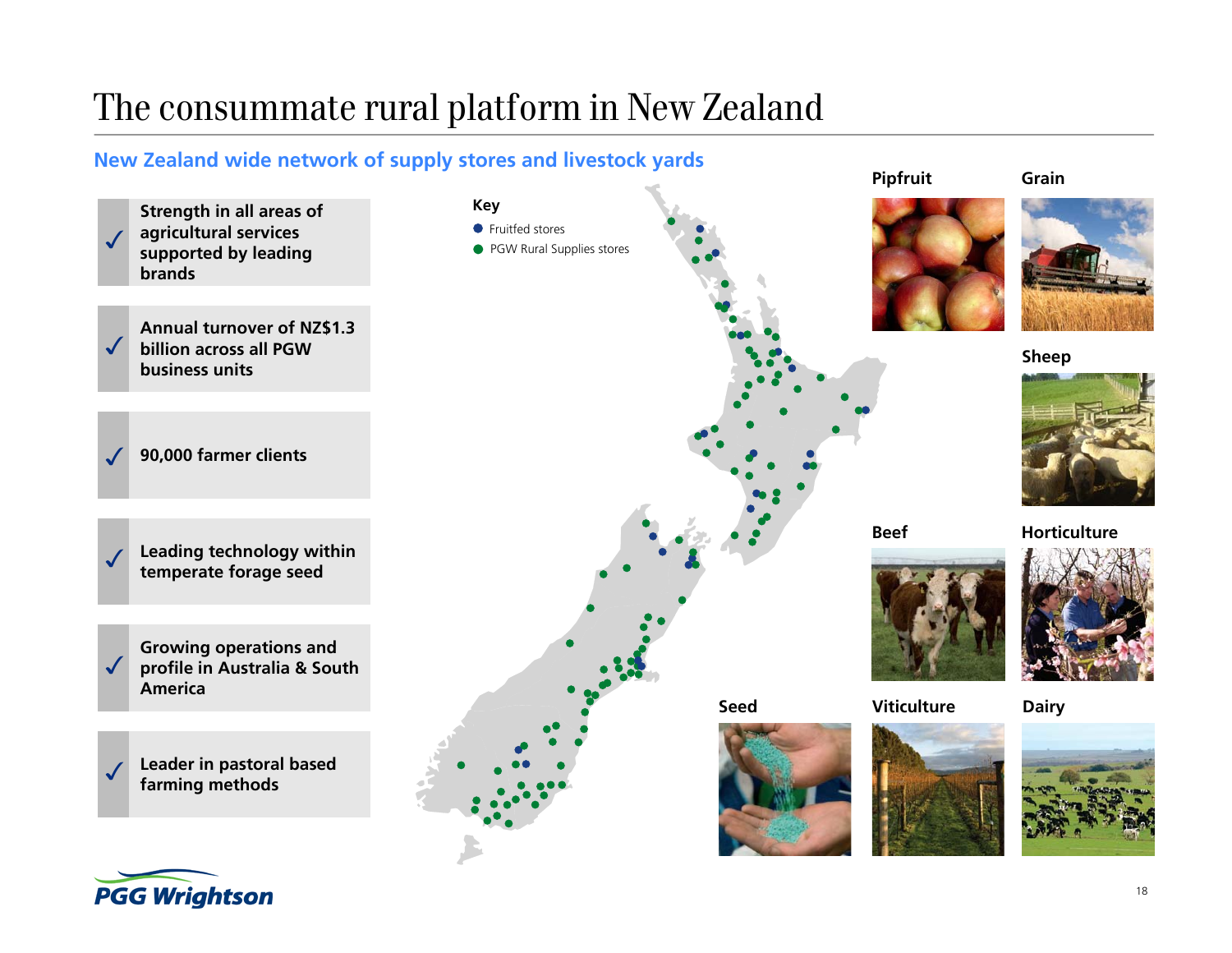### Leading farmer relationships and IP

**Market leadership across a diverse range of business units has established PGW as the leading New Zealand rural business platform**

**Significant expertise in pasture based farming methods and a portfolio of patented temperate forage seeds**

**Provides competitive advantage domestically and increasingly in Australia and South America**



- Market leader across all major segments with 90,000 customers throughout New Zealand
- Relationship and advice based service model complemented by an extensive product offering
- New Zealand market leader across farm and horticulture supply, seeds, supplementary feed, grain trading and livestock trading
- Also leading forage seeds supplier in both Uruguay and Australia
- $\bullet$  High degree of business and geographic diversification providing multiple customer touch-points
- Vertically integrated across value-chain
- Proprietary, patented portfolio of seeds developed in conjunction with global research agencies
- Expertise in pasture based farming methods offering farmers advice and inputs to maximise payouts
- $\bullet$  Expansion of business units in South America (Uruguay, Argentina and Brazil) and Australia especially through seeds
- Opportunities for further market development as farming methods become more sophisticated

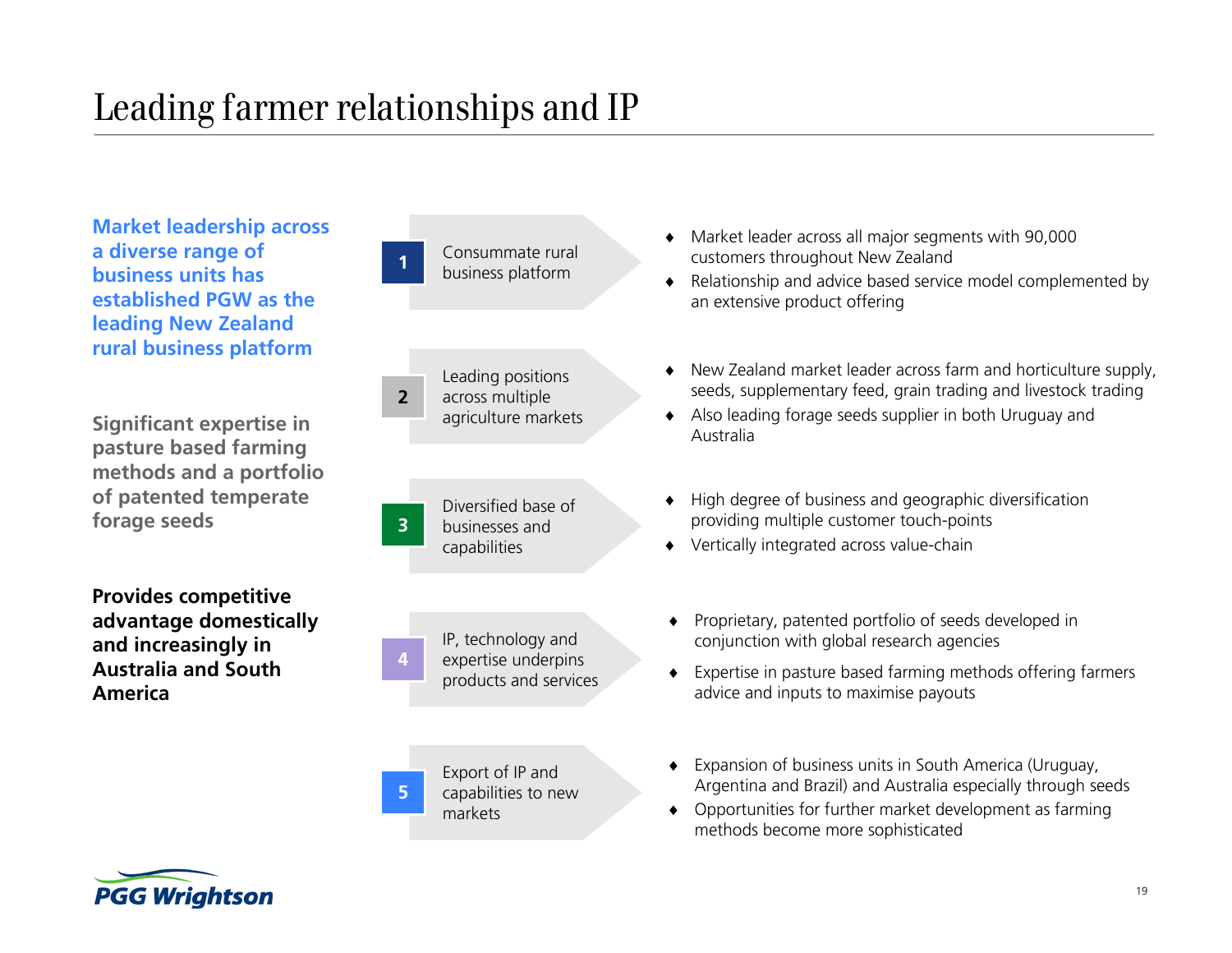**Key focus is driving value from current portfolio of business units through improved customer services, improving operating efficiency and maximising cash generation** 

|                                        | Current portfolio includes businesses                                      |                         | 1. Core Inputs and services                                                          |  |  |
|----------------------------------------|----------------------------------------------------------------------------|-------------------------|--------------------------------------------------------------------------------------|--|--|
| Streamline portfolio<br>of businesses  | which have become non-strategic,                                           |                         | • Rural Supplies<br>• Livestock<br>• Fruitfed                                        |  |  |
|                                        | some have been exited e.g. livestock<br>export and Australian livestock    |                         | 2. On-Farm Financial Services                                                        |  |  |
|                                        | Focus on high growth, high cash flow                                       | PGW NZ Assets           | • PGW Finance<br>• PGW AON Insurar<br>• Real Estate                                  |  |  |
|                                        | domestic businesses e.g. nutrition and                                     |                         | 3. Value-Add Product Platforms                                                       |  |  |
|                                        | seeds and IP led businesses e.g.<br>Fruitfed, Seeds                        |                         | • Fecpak • Animal genetics<br>• Seed<br>• Agrifeeds• AgNZ • Irrigation & Pumping     |  |  |
|                                        |                                                                            |                         | 4. Integrated Supply Chains                                                          |  |  |
| Increased focus on<br>customer service | Improve the quality of field staff to<br>drive deeper customer loyalty and |                         | • Merino NZ<br>• Wool Partners Int'l<br>. Rissington Breedline . NZ Velvet Marketing |  |  |
| offering                               | cross-selling activity. Supported by                                       |                         | 5. Global Seeds                                                                      |  |  |
|                                        | integration of CRM                                                         | International<br>Assets | • Australia<br>$\bullet$ USA                                                         |  |  |
|                                        | Implementation of key account<br>٠                                         |                         | • South America<br>• Europe                                                          |  |  |
|                                        | management strategy                                                        |                         | <b>6. South American Rural Services</b>                                              |  |  |
|                                        |                                                                            |                         | • Uruguay rural services                                                             |  |  |
|                                        | Improvements across the business with                                      |                         | 7. Funds and Farm Management                                                         |  |  |
| Improve operational<br>efficiency      | c.10% reduction in headcount, lower                                        |                         | . New Zealand Farming Systems Uruguay                                                |  |  |
|                                        | capital requirements through working                                       |                         |                                                                                      |  |  |
|                                        | capital efficiencies, fleet and                                            |                         |                                                                                      |  |  |
|                                        | procurement standardisation, etc                                           |                         |                                                                                      |  |  |
|                                        | Other efficiencies being explored                                          |                         |                                                                                      |  |  |
|                                        |                                                                            |                         | Focus business portfolio:                                                            |  |  |
| Export IP and<br>expertise             | Export IP-intensive products and<br>services to offshore markets, e.g.     |                         | Focus on IP led, reliable<br>businesses                                              |  |  |
|                                        | temperate forage seeds, with less<br>developed farming methods             |                         | Assess available<br>acquisition opportunities                                        |  |  |
|                                        | Expand in South America through<br>٠<br>seeds, rural services and farm     |                         | in the medium term                                                                   |  |  |
|                                        | management                                                                 |                         | Consider selected<br>divestments                                                     |  |  |



|  | I |
|--|---|

• PGW AON Insurance

• Grain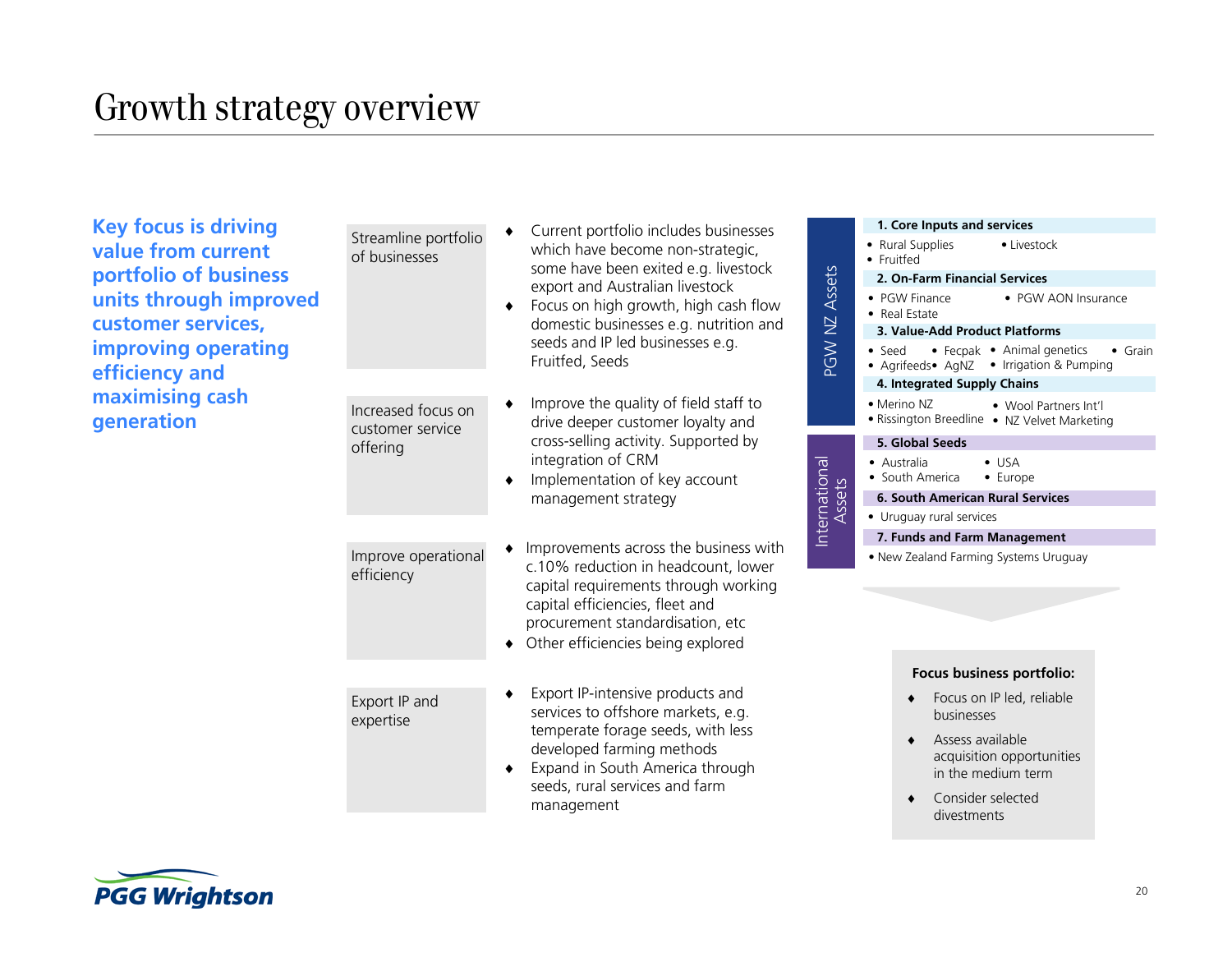### A diversified base of businesses

### **PGW has leading market positions across its business units**

| Seed & Grain                                                                                                                                                                              | <b>Rural Supplies</b>                                                                                                                                                                                                                | Livestock                                                                                                                                                                                                      | <b>Fruitfed</b>                                                                                                                                                                                                                                     | <b>Agri-feeds</b>                                                                                                                                                                                                                   |
|-------------------------------------------------------------------------------------------------------------------------------------------------------------------------------------------|--------------------------------------------------------------------------------------------------------------------------------------------------------------------------------------------------------------------------------------|----------------------------------------------------------------------------------------------------------------------------------------------------------------------------------------------------------------|-----------------------------------------------------------------------------------------------------------------------------------------------------------------------------------------------------------------------------------------------------|-------------------------------------------------------------------------------------------------------------------------------------------------------------------------------------------------------------------------------------|
| Producer and seller of<br>temperate forage seed<br>in New Zealand,<br>Australia and South<br>America<br>Provides seed, advice,<br>treatment and broking<br>to contracted grain<br>growers | Leading supplier of<br>goods and services to<br>the rural sector through<br>network of 96 stores<br>Only nationwide<br>provider to agricultural<br>sector<br>Significant interaction<br>with farmers establishes<br>information flow | Sales agent for sheep,<br>beef, dairy, etc for meat<br>processors and farmers<br>Relationship developed<br>through knowledge of<br>genetics, appropriate<br>stocking levels,<br>processor requirements,<br>etc | Leading horticulture<br>service and supply<br>business, providing<br>grower clients with<br>agronomic advice,<br>technical expertise and<br>an extensive product<br>range<br>16 national retail<br>outlets supported by 60<br>technical field staff | Leading importer of<br>cane molasses, liquid<br>feeds, feed additives<br>and feeding systems<br>#1 market share in<br>molasses, with<br>competitive position<br>supported by national<br>storage and distribution<br>infrastructure |

| <b>Market position - NZ</b><br>Forage | <b>Market position</b> | <b>Market position</b> | <b>Market position</b> | <b>Market position</b> |
|---------------------------------------|------------------------|------------------------|------------------------|------------------------|
| #1 – PGW                              | #1 – PGW               | #1 – PGW               | #1 – PGW               | #1 – PGW               |
| #2 – Barenbrug                        | $#2 - RD1$             |                        | $#2 - Other$           |                        |
|                                       | $#3 - CRT$             |                        |                        |                        |
|                                       | #3 - Farmlands         |                        |                        |                        |

Note: Market positions are PGW management estimates only

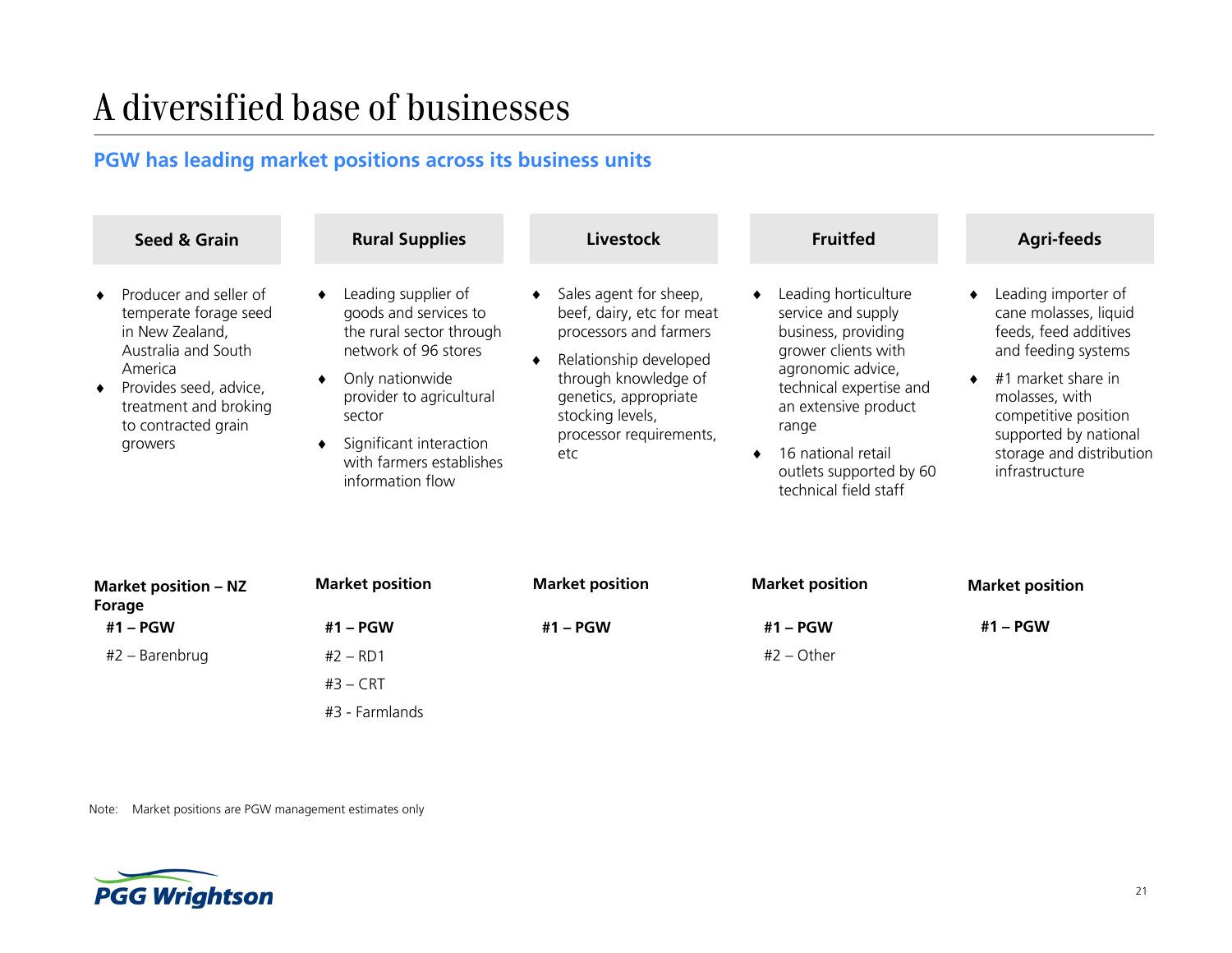### A diversified base of businesses

### **PGW has leading market positions across its business units**

|                | <b>Finance</b>                                                                                                                                                                                                           | <b>Real estate</b>                                                                                                                                                                                                               | <b>Insurance</b>                                                                                                                                                                                                                                       | <b>Irrigation &amp; Pumping</b>                                                                                                                                    | <b>Funds management &amp;</b><br><b>South America</b>                                                                                                                                                                                                                                                                                                                    |
|----------------|--------------------------------------------------------------------------------------------------------------------------------------------------------------------------------------------------------------------------|----------------------------------------------------------------------------------------------------------------------------------------------------------------------------------------------------------------------------------|--------------------------------------------------------------------------------------------------------------------------------------------------------------------------------------------------------------------------------------------------------|--------------------------------------------------------------------------------------------------------------------------------------------------------------------|--------------------------------------------------------------------------------------------------------------------------------------------------------------------------------------------------------------------------------------------------------------------------------------------------------------------------------------------------------------------------|
| ٠<br>$\bullet$ | Leading non-bank rural<br>lender with<br>approximately<br>NZ\$630m of assets<br>under management<br>Currently an approved<br>institution under the<br>Crown Retail Deposit<br>Guarantee Scheme<br><b>Market position</b> | Rural Real Estate broker<br>focussed primarily on<br>farm sales but with a<br>developing presence in<br>lifestyle, residential and<br>to a lesser extent<br>commercial sales<br>48 branches nationwide<br><b>Market position</b> | Broker of rural<br>insurance products on<br>behalf of Aon through<br>PGW store network<br>Currently 30 offices and<br>43 insurance advisers<br>across a national<br>network which sits<br>within PGW rural<br>supplies sites<br><b>Market position</b> | Design, construction,<br>installation and servicing<br>of irrigation and<br>pumping systems with<br>over 30 years industry<br>experience<br><b>Market position</b> | South America is a key<br>area of opportunity for<br>PGW<br>PGW currently has a<br>management contract<br>with NZX listed New<br>Zealand Farming<br>Systems Uruguay, and is<br>a 12% shareholder<br>PGW's South American<br>$\bullet$<br>business comprises both<br>seeds operations and<br>rural services, however<br>seeds currently<br>contributes ~85% of<br>revenue |
|                | $#1 - ANZ$<br>$#2 - BNZ$                                                                                                                                                                                                 | $#1 - PGW$<br>$#2 - Bayleys$                                                                                                                                                                                                     | $#1$ – FMG<br>#2 - PGW                                                                                                                                                                                                                                 | #1 - Waterforce<br>$#2 - PGW$                                                                                                                                      |                                                                                                                                                                                                                                                                                                                                                                          |
|                | $#3 - Rabo$                                                                                                                                                                                                              |                                                                                                                                                                                                                                  |                                                                                                                                                                                                                                                        | $#3 - Rainer$                                                                                                                                                      |                                                                                                                                                                                                                                                                                                                                                                          |
|                | $#4 - ASB$                                                                                                                                                                                                               |                                                                                                                                                                                                                                  |                                                                                                                                                                                                                                                        |                                                                                                                                                                    |                                                                                                                                                                                                                                                                                                                                                                          |
|                | #5 - PGW                                                                                                                                                                                                                 |                                                                                                                                                                                                                                  |                                                                                                                                                                                                                                                        |                                                                                                                                                                    |                                                                                                                                                                                                                                                                                                                                                                          |

Note: Market positions are PGW Management estimates only